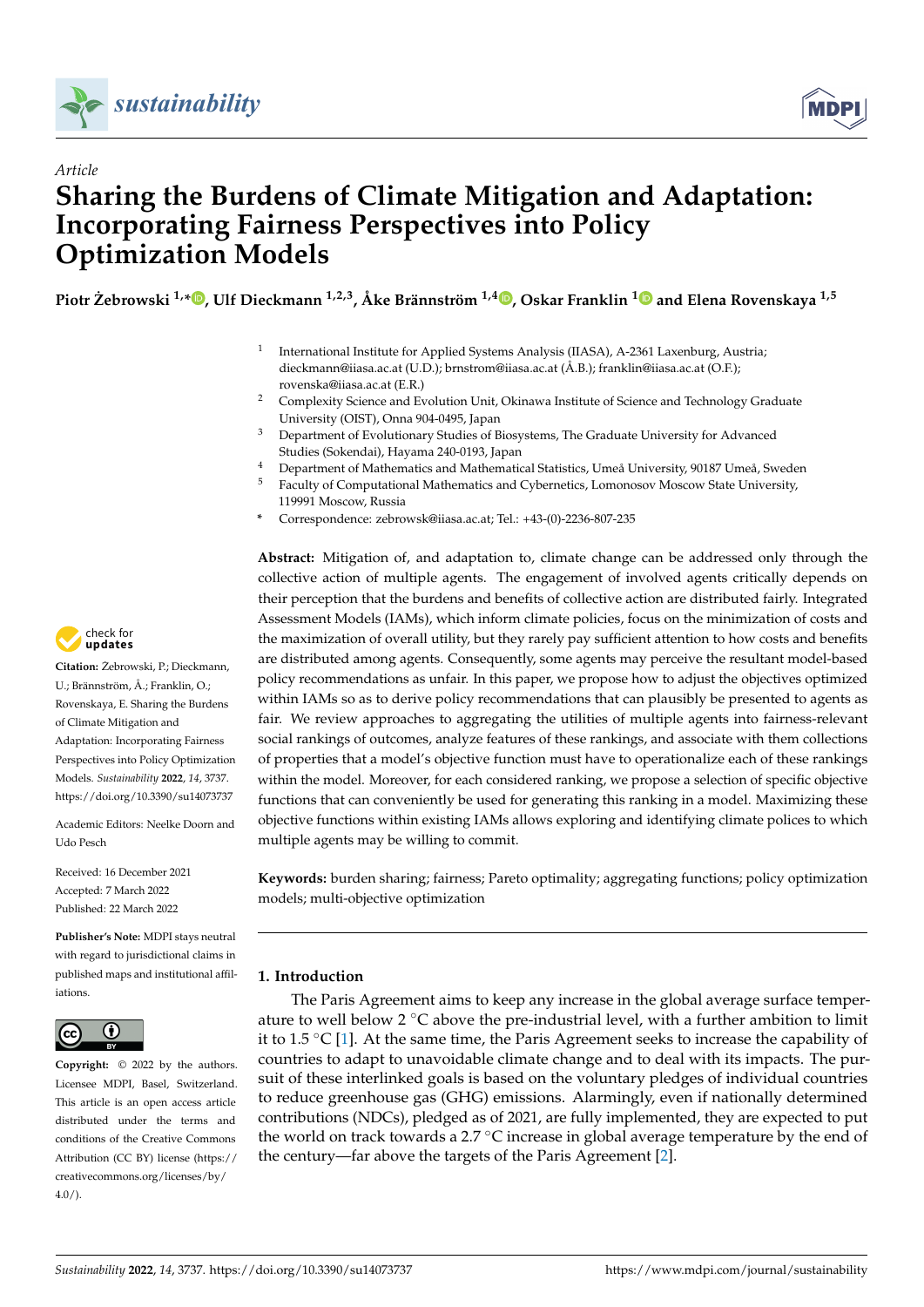#### *1.1. Fairness as a Critical Factor in Successful Climate Mitigation and Adaptation Action*

The insufficient level of mobilization on the part of the international community to mitigate global warming is largely due to the stark disparities between the historical contributions of countries to climate change and their exposure to its effects. These differences have resulted in countries having a diversity of perspectives on the climate issue [\[3\]](#page-21-2). Developed countries, which are historically responsible for the bulk of GHG emissions and have economically benefited from them, face the exceptionally expensive challenge of massively decarbonizing their economies by the middle of the century. As a result, they are seeking a globally cost-efficient way of mitigating climate change and sharing related costs. Developing countries, on the other hand, face the overwhelming challenges of adapting to climate change impacts that are already severe and to which they have contributed little. For them, climate change mitigation and adaptation are about avoiding harm to humans and preserving opportunities for future development. These different ways of framing the climate issue make it extremely difficult for the international community to agree on a set of principles to determine the contributions of countries to concerted climate action. Indeed, given the experiences with climate negotiations so far, a climate treaty based on a set of commonly accepted principles appears to be infeasible, while its opposite a principles-free bargaining among nations regarding their individual contributions—is not likely to bring about the level of commitments necessary to avert catastrophic climate change [\[4,](#page-22-0)[5\]](#page-22-1). The willingness of countries to make more substantial contributions to climate action critically depends on whether they perceive their share of burdens as fair [\[6](#page-22-2)[,7\]](#page-22-3).

Fairness is closely related to justice and equity, and there is no clear-cut demarcation between these notions. Consequently, in the literature on climate change, these three terms are understood somewhat differently by different authors and are sometimes used interchangeably. In this paper, we follow Grasso [\[3\]](#page-21-2), who proposes the following disambiguation. "Justice" refers to principles that existed independently before the process of judging the outcomes of climate policies began. The two most common theories of justice appearing in the context of climate negotiations are the Rawlsian principles of justice as fairness [\[8\]](#page-22-4) and Sen's capability approach [\[9\]](#page-22-5). "Equity" refers to normative criteria used to orient and implement principles of justice in a specific judgement process. For instance, in the context of sharing burdens of climate change mitigation, the relevant equity criteria being discussed are responsibility, capability (or ability-to-pay), equality, and right to development [\[10\]](#page-22-6). "Fairness" refers to perceptions of the judgement process and its result. The judgement process can be deemed legitimate if the criteria used to assess policy outcomes are relevant to the circumstances of the countries in question and representative of them and, further, if those criteria have been applied correctly and impartially. The outcome of the policy selected through the judgement process is understood to be fair if (1) equals are treated equally and (2) "unequals" are treated differently, according to the relevant differences among them [\[11](#page-22-7)[,12\]](#page-22-8). In this paper, we focus on climate policies that are outcome-fair, by which we mean that the outcomes of these policies can be presented to each country, from the perspective of its own interests, as satisfying criteria (1) and (2).

## *1.2. Lacking Representation of Fairness in Integrated Assessment Models*

The main tools for exploring possible outcomes of climate policies are Integrated Assessment Models (IAMs). To produce insights relevant to the fairness of outcomes of climate policies, IAMs must include a representation of possible policy options and their effects at a national or regional level. A variety of regionally explicit IAMs are available in the literature, ranging from stylized benefit-cost-optimizing (BC) IAMs to highly complex and detailed process-based (DP) IAMs [\[13\]](#page-22-9). Although both types of IAMs could, in principle, support the evaluation of climate policies from the perspective of outcome fairness, to our knowledge neither of them has been satisfactorily employed in this way. One of the possible obstacles to doing so lies in the mechanics of these models.

Regionally explicit BC IAMs such as RICE [\[14\]](#page-22-10) or AD-RICE [\[15\]](#page-22-11) seek optimal climate policies that balance the marginal costs of the last ton of GHG emissions being avoided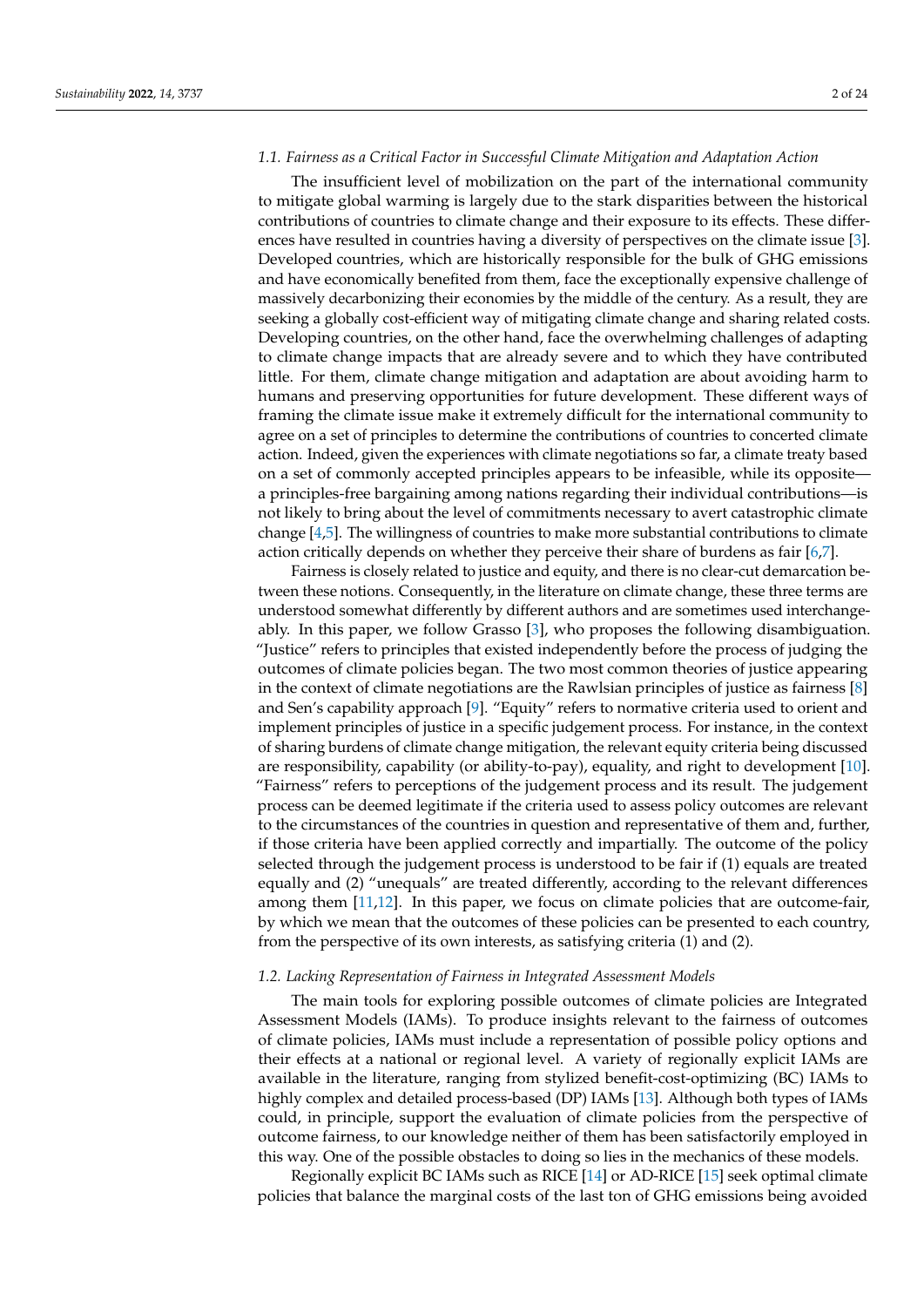against the marginal damages resulting from that last ton being emitted. This is achieved through maximizing, over a certain period, the sum of regional utilities, which are assumed to be functions of regional consumption. The regional consumption is assumed to be reduced by the costs of mitigation and by adaptation measures, as well as by climate-related damages resulting from the cumulative production-driven GHG emissions of all regions. The optimal policy that merely maximizes the sum of regional utilities is, however, problematic from the perspective of outcome fairness. To allow for economically meaningful comparisons between regional utilities, in a way that supports an analysis of the benefits and costs of policies, regional weights are used for aggregating regional consumption, regional mitigation costs, and regional climate-induced damages. How these regional weights are chosen has a significant influence on the distribution of utility across regions, but the legitimacy of the choices is often weak [\[16](#page-22-12)[–18\]](#page-22-13). On a more fundamental level, the logic of benefit–cost analyses based on maximizing the sum of utilities is not satisfactory from the perspective of outcome fairness, as explained by the critique of Adler [\[19\]](#page-22-14).

Regionally explicit DP IAMs are used to explore possible scenarios of climate action and their impacts on the environment and economy at a disaggregated (i.e., regional and/or sectoral) level. Each scenario is generated under a coherent and internally consistent set of assumptions about key driving forces (e.g., future population dynamics or rates of technological change) and socioeconomic processes. The internal representation of economic mechanisms in DP IAMs is usually based on the same economic theory as that of BC IAMs and often involves maximizing the sum of regional utilities. For instance, in the MACRO economic module of the MESSAGE model, the demands for, and resultant prices of, different types of energy are determined by maximizing the overall utility of consumption of all regions [\[20,](#page-22-15)[21\]](#page-22-16). Comparable optimization mechanisms in BC IAMs and DP IAMs lead to similar concerns about how fair, based on their construction, the outcomes resulting from their solutions can be.

Questions of equity and fairness of scenarios, if dealt with at all, are therefore addressed only ex post, outside of the DP IAMs used to compute them. For instance, du Pont et al. [\[22\]](#page-22-17) have proposed top-down allocations of GHG emissions to individual countries under globally cost-efficient mitigation scenarios according to various principles of equitable burden sharing. On the other hand, Meinshausen et al. [\[23\]](#page-22-18) have presented a bottom-up scheme whereby shares of the GHG emissions pool are allocated to different countries in line with a globally cost-efficient mitigation scenario and based on principles of equity in burden sharing chosen by the country in question. Whether such allocations of emission quotas to countries translate into fair outcomes, however, is not self-evident because the aforementioned studies do not take into account the impact of these allocations on the economies of the countries affected by them. This underexplored knowledge gap was partly addressed by Underdal et al. [\[12\]](#page-22-8), who used the GRACE model to assess the implications of the two most widely discussed principles of equity in the emission quota allocation, namely "capability" and "responsibility", for the gross domestic product (GDP) of eight large world regions. The authors did not, however, recommend any particular allocation leading to an outcome that could be regarded as fair.

Fairness of a climate policy outcome is a matter of subjective and very diverse perceptions on the part of individual countries or regions, and these perceptions do not easily lend themselves to quantitative representation within IAMs. This does not mean that IAMs are inherently ill-suited to offering meaningful insights into how fair climate policies should look like. What limits the current generation of IAMs most severely in that regard is their focus on maximizing the sum of regional utilities. Even though aggregating regional utilities into a single objective function by adding them up is a natural extension of the objective functions used in the representative-agent utility-maximizing framework common in economics, it unfortunately is insensitive to how overall utility is distributed among regions. This is raising serious problems from the perspective of outcome fairness, as we shall explain in detail in Section [3.](#page-6-0)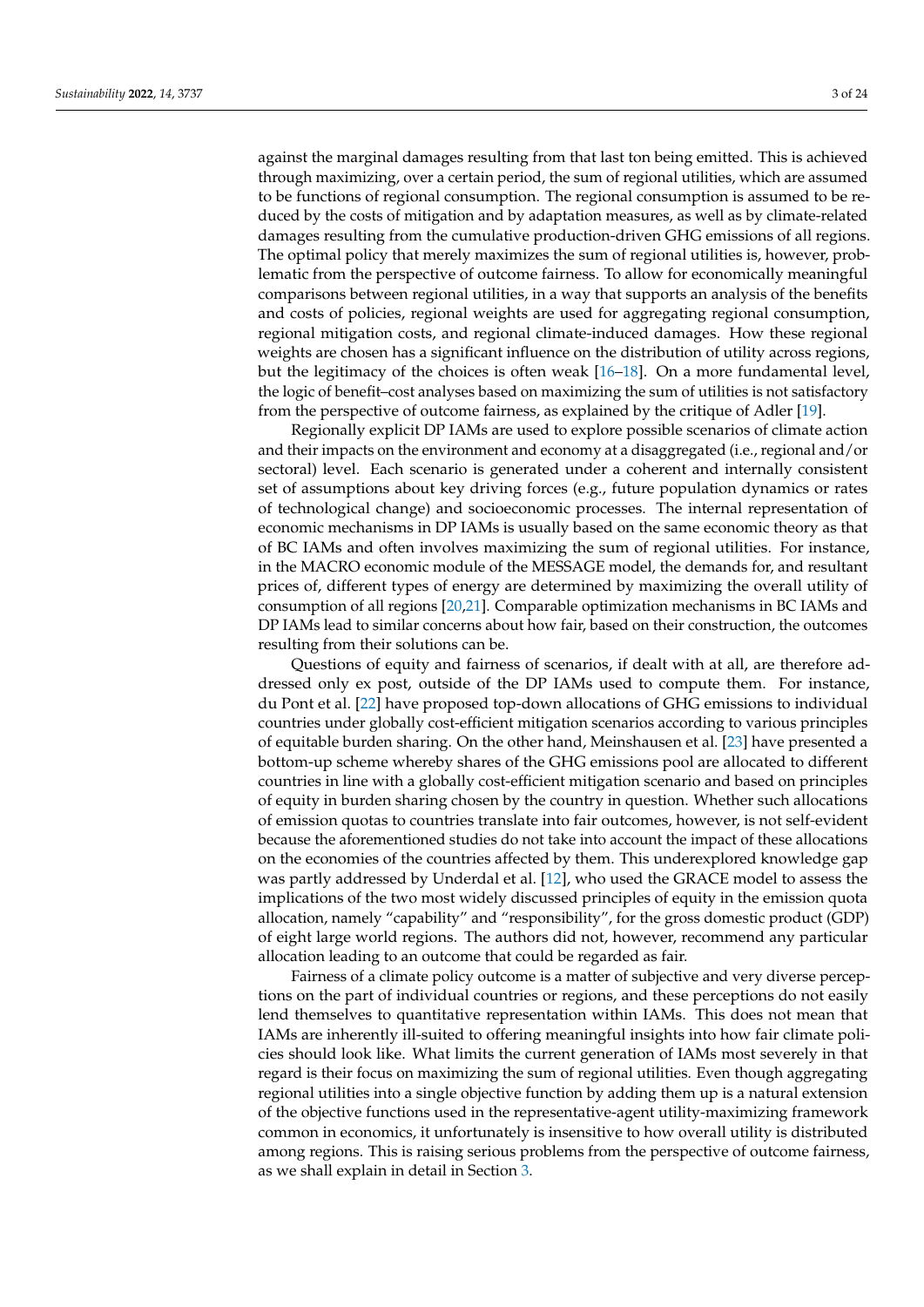## *1.3. Can IAMs Be Made Fairness-Relevant?*

In this paper, we discuss the theoretical and practical aspects of replacing in IAMs the sum of the utilities of agents, such as countries or regions, with alternative, fairness-relevant objective functions. Our aims are (1) to highlight the important potential of existing IAMs to address the question of fairness and (2) to suggest to IAM modelers specific types of functions that have proven useful in solving practical multi-objective optimization problems and whose maximization leads to outcomes that can plausibly be presented as fair.

Employing only a single type of function we discuss in this paper is unlikely to result in policy recommendations that all countries would commonly accept as fair, given the diversity of their perspectives. It is therefore crucial to use multiple types of functions that represent different notions of fairness. It is this approach that can help build an understanding of what fair outcomes of climate policies look like and eliminate clearly unfair proposals, thus fostering convergence of climate negotiations on a course of climate action by which all countries are treated fairly.

In Section [2,](#page-4-0) we make the case for our claim that IAMs are an important and useful platform for exploring questions surrounding the fairness of climate policies. Because the pursuit of fairness is an ethical choice, and because countries perceive the fairness of climate policies through the lens of how the outcomes of these policies affect their interests, an appropriate approach to tackle questions of outcome fairness is welfarism a strand of normative ethics that evaluates the worthiness of outcomes on the basis of interests of considered agents. We briefly introduce elements of the welfarist framework and discuss how they are implemented in IAMs. We also explain how the key element of the welfarist framework—the social welfare function—maps agent utilities onto a social ranking of outcomes of the considered policies. Next, we briefly discuss the minimal requirements that must be satisfied by a welfarist social ranking of outcomes. This leads us to closing Section [2](#page-4-0) by observing that the social ranking of outcomes is generated in IAMs by aggregating agent utilities, which implies that an appropriate choice of the method of utility aggregation may lead to a welfarist social ranking of outcomes that can be presented to agents as fair.

In Section [3,](#page-6-0) we review several major philosophical concepts that can guide the aggregation of agent utilities into a social ranking of outcomes. We begin with classical utilitarian and egalitarian approaches, which are based on the premise that certain aggregate properties of outcomes have intrinsic ethical merit that ought to be promoted. Next, we discuss several more modern approaches to building social rankings of outcomes that operationalize the notion called the separateness of persons, thus allowing social preferences to be justified to each agent from their own perspective. We also explain how the considered aggregation methods relate to the notion of outcome fairness.

Next, in Section [4,](#page-10-0) we discuss how to formalize various fairness-relevant notions as properties of functions that can be used for aggregating utilities of agents into social rankings of outcomes. We also associate collections of these properties with approaches to building the aggregation-based social rankings of outcomes presented in Section [3.](#page-6-0) This allows us to build a taxonomy of fairness-relevant aggregating functions. We populate this taxonomy with specific examples of aggregating functions used in various fields of science and interpret their features from the perspective of outcome fairness.

In Section [5,](#page-19-0) we discuss practical aspects of employing fairness-relevant aggregating functions within existing IAMs, to explore what the outcomes of fair climate policies might look like. We also propose possible modifications to optimization problems solved within IAMs that may improve perceptions of fairness not only across regions but also across generations.

Finally, in the concluding Section [6](#page-21-3) of this paper, we offer compact guidance for modelers who may wish to explore questions of fairness in the context of their own models.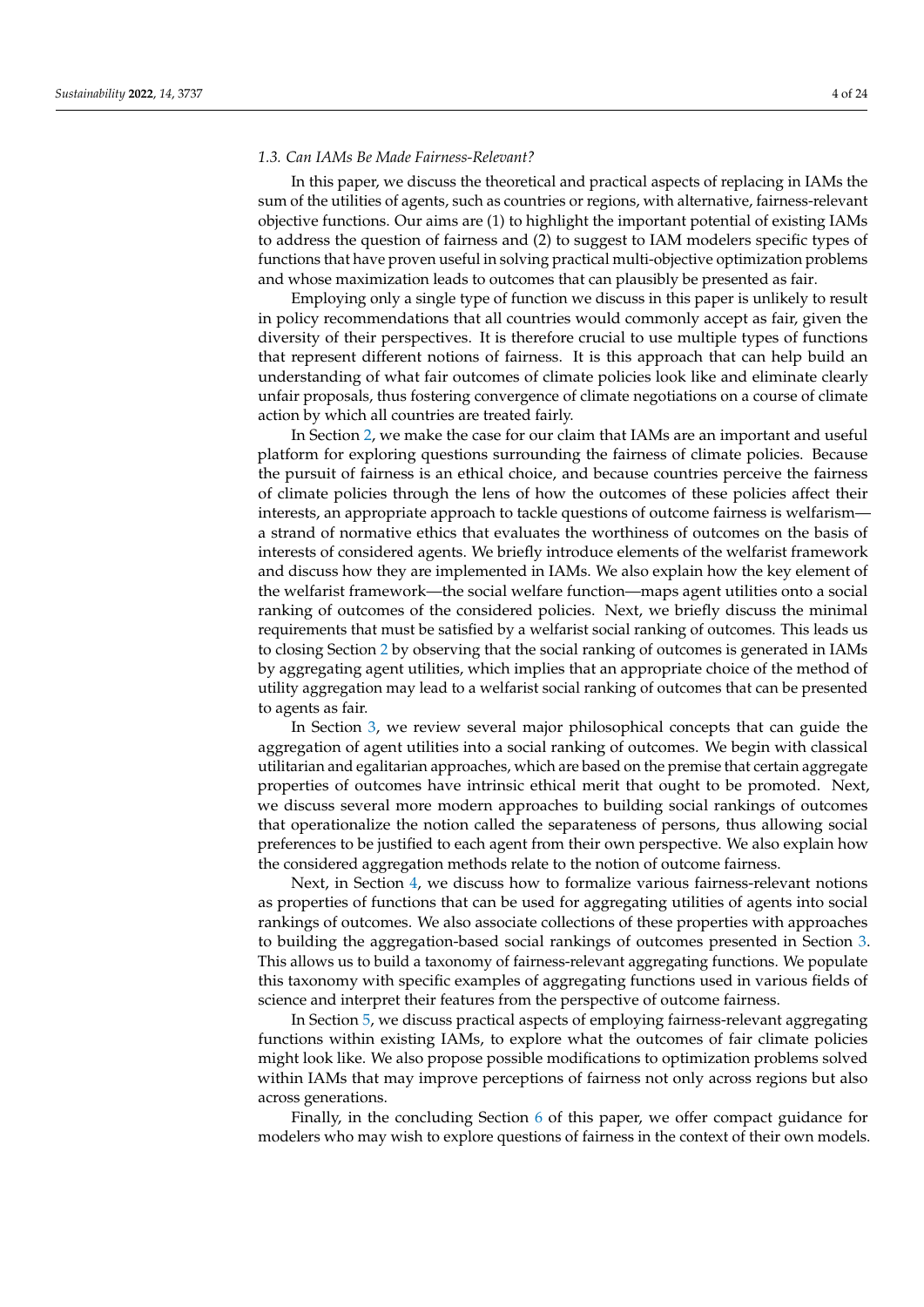# <span id="page-4-0"></span>**2. Welfarist Framework of IAMs as a Platform for the Ethical Evaluation of Climate Policies**

Designing a mitigation and adaptation policy is a challenging ethical problem. The dominant approach to the ethical appraisal of different policy options is consequentialism [\[24\]](#page-22-19), whereby each policy is judged by its expected outcome. While there is a growing appreciation in the international community that any viable climate policy must also protect common goods such as biodiversity and ecosystems services and that climate-related challenges need to be solved collectively, most (if not all) countries participating in the climate negotiations are still primarily driven by their own interests. This reality is reflected well by the welfarist approach, adopted in modern IAMs, as it postulates that the only legitimate yardstick for comparing policy outcomes is the profile of utilities attained by the concerned agents ([\[11\]](#page-22-7), Ch. 3).

A welfarist framework for policy evaluation consists of four elements: (1) a group of agents whose interests are being considered; (2) a set of policy options, each of which is characterized by its outcome in terms of factors relevant to the interests of the agents under consideration; (3) a set of agent-specific utility functions, each of which ranks outcomes by assigning to them utilities reflecting how well the interests of the considered agents are being served; and (4) a social welfare function mapping agent utilities to a social ranking of outcomes.

Regionally explicit IAMs effectively implement the welfarist framework, with the agents involved being the countries or regions resolved in the model. The policy options considered in these IAMs act upon different parts of the feedback loop that determines how humans affect the climate and how the climate in turn affects humans. The policy options are expressed in terms of sets of decision variables, which represent different types of action that regions may take to promote their development and to combat climate change. An IAM's complexity is strongly influenced by the level of detail of the policy options it examines: DP IAMs may specify policy options in terms of technologies in the energy sector or land-use choices, crop types, or cultivation methods in the agriculture sector, whereas BC IAMs may specify them in terms of overall investments in adaptation measures or technologies that reduce greenhouse gas (GHG) emissions. In both types of models, policy options may also describe the economic decisions of regions regarding their levels of investment (saving) and consumption. Regardless of technical differences among individual models, all IAMs eventually translate policy options into their outcomes in terms of the model's state variables, such as the levels of global warming, climate-related damages, and regional per capita consumption.

Regional per capita consumption is considered a good proxy for the standard of living attained through access to material goods and services. It is commonly used in IAMs as a basis for calculating regional utilities, which provide quantitative representations of the regional interests. How well the interests of region *i* are served across all possible outcomes is described by its utility function *u<sup>i</sup>* , which is usually assumed to be a concave function of regional per capita consumption. Ultimately, each policy outcome *x* is characterized by its utility profile  $u(x) = (u_1(x), \ldots, u_N(x))$ , which is a vector consisting of the utilities  $u_i(x)$ attained by all regions  $i = 1, \ldots, N$ . When a considered policy option leads to an outcome *x* and this outcome leads to a utility profile  $u(x)$ , the latter is called attainable.

The last element of the welfarist framework is the social welfare function (SWF). Its purpose is to reconcile the interests of agents striving to improve their interests, as quantified by their utilities, which are bound to clash in a world of limited resources. A SWF generates a social ranking of policy outcomes by applying a certain rule for comparing the utility profiles of outcomes [\[19](#page-22-14)[,25](#page-22-20)[,26\]](#page-22-21). This may be a social choice rule such as a bargaining scheme or voting procedure, or a heuristic rule such as the "leximin" rule [\[11](#page-22-7)[,19](#page-22-14)[,27\]](#page-22-22). In the context of IAMs, the rule for comparing utility profiles is typically based on an aggregate numerical score defined by a scalar function  $g : \mathbb{R}^N \mapsto \mathbb{R}$ . An SWF applying such a rule generates a social ranking of outcomes through the following pairwise comparisons: outcome *x* is socially at least as good as outcome *y* if and only if  $g(u(x)) \ge g(u(y))$ . The resulting social ranking is conveniently expressed in terms of the social utility function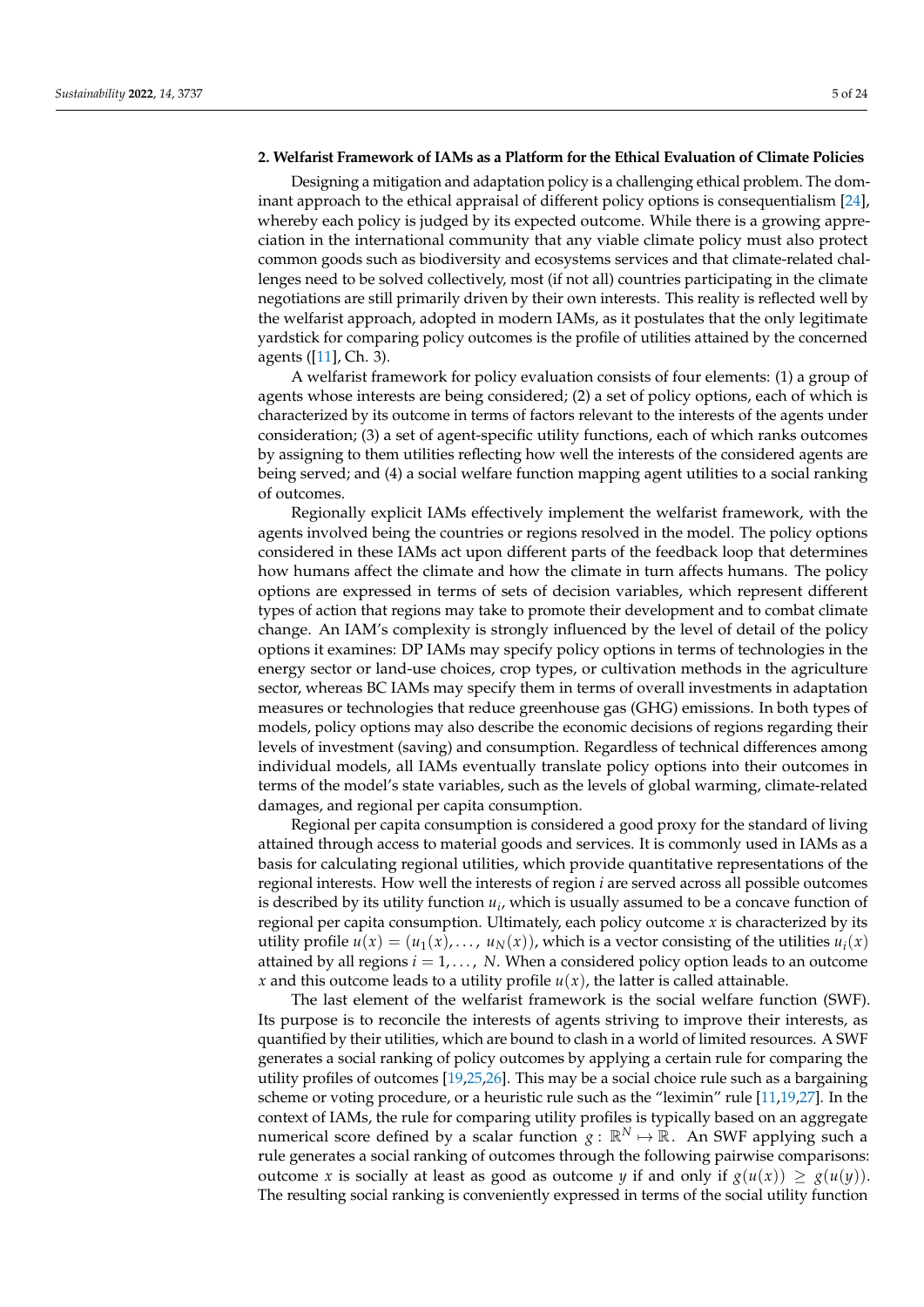$x \mapsto g(u(x))$ , which, for each policy outcome *x*, aggregates the utility profile  $u(x)$  into a numerical score  $g(u(x))$ . Importantly, a social utility function defines a SWF, but not every SWF can be defined through a social utility function. This highlights that SWFs are providing more general descriptions of social choice than social utility functions, even though IAMs are commonly using the latter.

Not every rule for comparing outcomes defines a welfarist SWF. The social rankings of outcomes generated by a welfarist SWF are commonly required to satisfy three minimal conditions ([\[19\]](#page-22-14), p. 53): (i) impartiality, which requires that the identity of agents must play no role in comparisons of outcomes; (ii) Pareto indifference, which requires that any two outcomes having the same utility profiles are considered socially as equally good; and (iii) Pareto superiority, which requires that if a change from outcome *y* to outcome *x* increases the utility of one or more agents without decreasing the utility of the others, then *x* is considered socially at least as good as *y*. Indeed, all three conditions are necessary from the welfarist perspective. Impartiality is a basic requirement of any ethical, and thus also of any welfarist, judgement, which must not change when applied to different agents under the same circumstances. Pareto indifference reflects the basic premise of welfarism, namely that the only legitimate yardstick for comparing outcomes are agent utilities. Lastly, Pareto superiority is a logical conclusion of this premise: if all agents in outcome *x* fare no worse than in outcome *y* and some of them fare better, then *x* must not be considered to be worse than *y*.

A ranking of outcomes satisfying the three minimal conditions (i)–(iii) is called a Pareto ordering. Outcomes for which there are no Pareto-superior alternatives are called Pareto-optimal or Pareto-nondominated, and the set of all such outcomes is called the Pareto front. In Pareto-optimal outcomes, i.e., along the Pareto front, no possibility of improving agent utilities is wasted. For this reason, Pareto optimality is often called Pareto efficiency, and from the welfarist standpoint, it is an indispensable property of socially optimal outcomes.

Pareto optimality is also a desirable property from the perspective of outcome fairness. In an outcome that is not Pareto-optimal, some agents are denied the opportunity to increase their utilities, even though doing so would not compromise the interests of other agents: accordingly, the former agents may raise justified objections that they are not treated fairly. Pareto optimality alone is not, however, a sufficient condition of fairness. Indeed, an outcome in which all available resources were spent to maximize the utility of just one agent is Pareto-optimal (as it is not possible to maintain the utility of the best-off agent while increasing the utility of other agents), but it cannot plausibly be presented to worse-off agents as fair. Thus, although Pareto ordering is helpful in identifying outcomes that are not satisfactory from the perspective of outcome fairness (i.e., those not belonging to the Pareto front), it offers no relevant information regarding the fairness of Pareto-optimal outcomes. In fact, according to Pareto ordering, all points on the Pareto front are Pareto-incomparable, which means that the Pareto ordering offers no residual information that could be used for their differential ranking.

Consequently, any fairness-relevant welfarist ranking of outcomes must extend Pareto ordering to allow for the differential ranking of Pareto-optimal outcomes. Such a ranking is called Pareto-inclusive, which means that it agrees with Pareto ordering on all pairs of Pareto-comparable outcomes ([\[26\]](#page-22-21), p. 30). In this paper, we focus on possibilities for extending Pareto ordering based on outcome comparisons derived with the help of aggregating functions—which can be implemented within the frameworks of existing IAMs. Specifically, we use an aggregating function  $g$  to define a social utility function  $g(u(\cdot))$ , which allows for comparing any two outcomes x and y by applying the following rule: *x* is ranked at least as high as *y* if and only if  $g(u(x)) \ge g(u(y))$ . The social utility function most used in IAMs is the sum of regional utilities,  $g(u(\cdot)) = \sum_{i=1}^{N} u_i(\cdot)$ . As we explain in Section [4,](#page-10-0) if a social utility function  $g(u(\cdot))$  is to generate a Pareto-inclusive ranking of outcomes, it is necessary for the aggregating function *g* to be strictly increasing. Nevertheless, aggregating functions that do not have this property can still be used to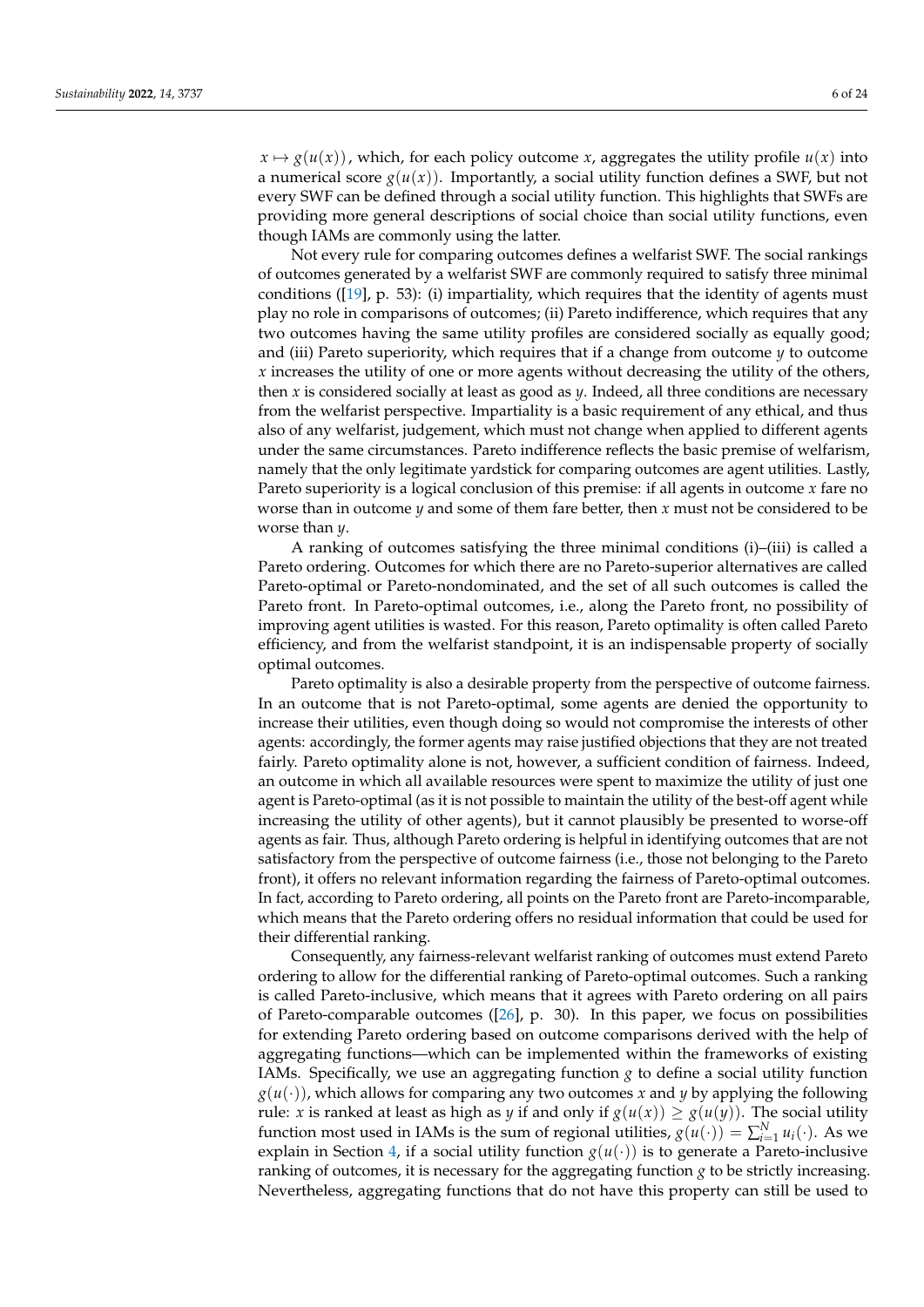extend the Pareto ordering, albeit in a more restricted way. Specifically, if *g* is not strictly increasing, the social utility function  $g(u(\cdot))$  can be used as an auxiliary numerical score for comparisons between Pareto-optimal outcomes (even though the most preferable outcome  $\epsilon$  according to the ranking generated by  $g(u(\cdot))$  need not be Pareto-optimal).

To summarize, the welfarist framework implemented by IAMs is a convenient plat-To summarize, the welfarist framework implemented by IAMs is a convenient platform for fairness considerations, and it is possible to build a fairness-relevant welfarist form for fairness considerations, and it is possible to build a fairness-relevant welfarist social ranking of outcomes with the help of an aggregating function. A necessary condition for the success of this approach, however, is that the chosen function must aggregate agent utilities in a way that can be presented to them as fair—a requirement we address in the next section.

# <span id="page-6-0"></span>**3. Approaches to Fair Utility Aggregation 3. Approaches to Fair Utility Aggregation**

The scholarship on normative ethics offers several approaches to constructing a social ranking of outcomes through aggregating agent utilities. In this section, we present a brief overview of these approaches and discuss how they relate to outcome fairness.

<span id="page-6-1"></span>Two distinct ways of building aggregation-based social rankings of outcomes can be Two distinct ways of building aggregation-based social rankings of outcomes can be distinguished, as shown in Figure 1. The first is to use an aggregation reflecting those distinguished, as shown in Figure [1.](#page-6-1) The first is to use an aggregation reflecting those properties of a utility profile that are deemed to possess an intrinsic moral value and thus properties of a utility profile that are deemed to possess an intrinsic moral value and thus are meant to be promoted through the social ranking of outcomes. The second is to use an are meant to be promoted through the social ranking of outcomes. The second is to use an aggregation operationalizing the notion of the separateness of persons. aggregation operationalizing the notion of the separateness of persons.



Figure 1. Approaches to building social rankings of outcomes based on aggregating agent utilities. Doubly outlined boxes (with underlined labels) indicate two distinct classes of such approaches described in Sections [3.1](#page-6-2) and [3.2,](#page-8-0) respectively. Singly outlined Boxes (with non-underlined labels) indicate the different approaches to utility aggregation described in Section [3](#page-6-0) and shown in Figure [2.](#page-13-0) Approaches shown within a class of approaches belong to that class.

> The notion of the separateness of persons—which in our present context would more generally and aptly be called the notion of the separateness of agents—requires that, in the process of evaluating the utility profiles describing the outcomes of the considered policies, r<br>equal concern is given to the interests of all agents and that, in the conclusion of this process of evaluating, the result can be explained to each agent from the agent's own perspective ([\[19\]](#page-22-14), pp. 314–317). We discuss the operationalization of this important notion through utility aggregation later in this section (Section [3.2\)](#page-8-0), but first we turn to the aggregationbased social rankings that reflect intrinsic ethical values of outcomes (Section [3.1\)](#page-6-2).

# <span id="page-6-2"></span>*3.1. Aggregation-Based Social Ranking of Outcomes That Reflect Intrinsic Ethical Values of Outcomes*

Historically, the first approach to ranking public policies was utilitarianism, founded by Jeremy Bentham in the late  $18<sup>th</sup>$  century. The basic premise of utilitarianism is that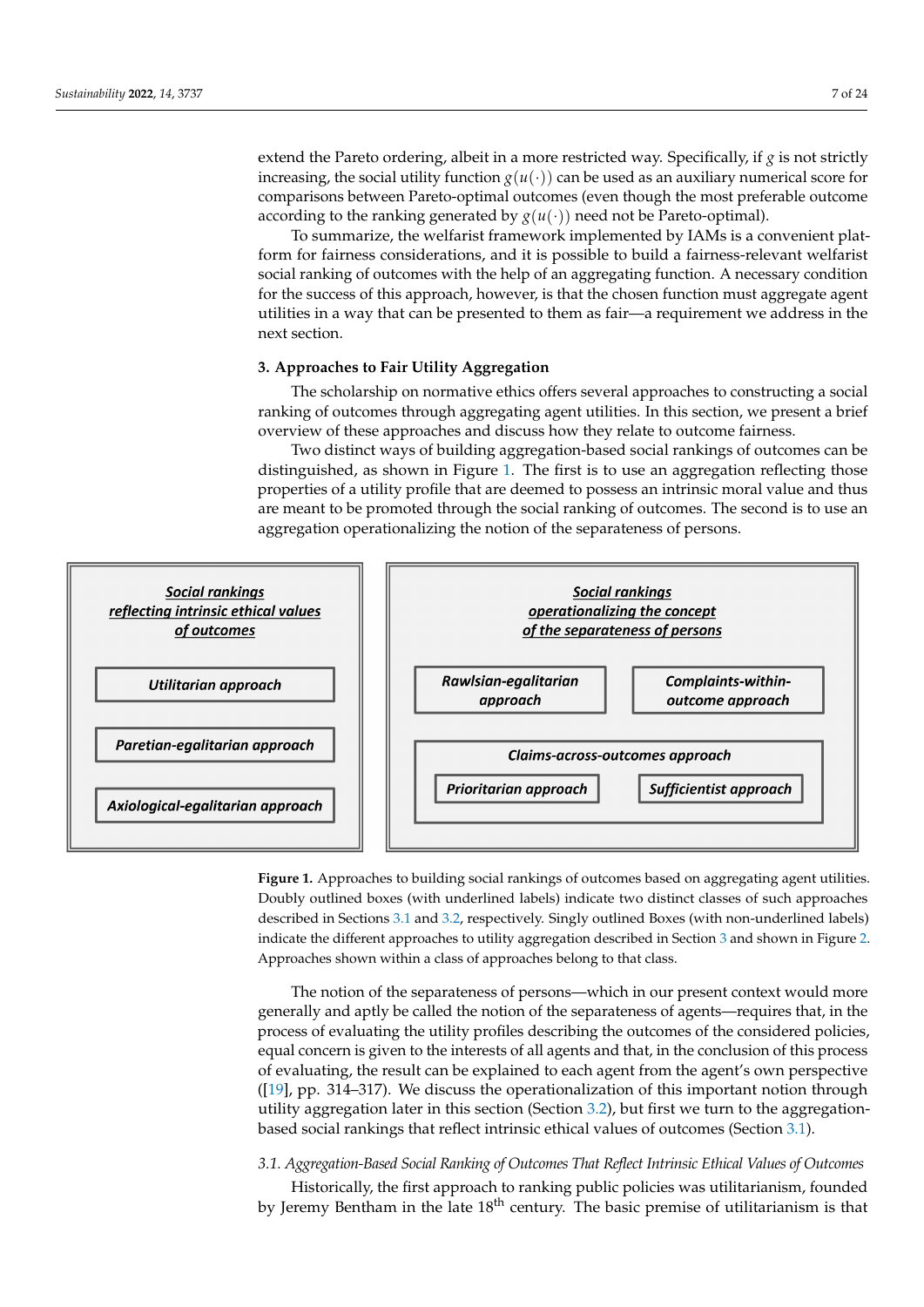the ultimate goal of public policies is to promote the happiness of the members of a society and that each person's happiness, as measured by their utility, is equally important. Consequently, in the utilitarian view, the sum of agent utilities, in which "all interests count for the same, weighted only by their strength" (i.e., by the potential utility gains) has an intrinsic ethical value ([\[28\]](#page-22-23), p. 3). Accordingly, the aim of public policies should be to maximize the sum of agent utilities, which is often called the overall or total welfare or utility. Policies that achieve this goal are seen as efficient. Potential inequalities resulting from the maximization of the sum of utilities—which, by construction, is entirely insensitive to the patterns of utility distribution—are not a prime concern from the utilitarian standpoint.

In contrast, the axiological–egalitarian ranking of outcomes focuses on reducing inequalities among agents [\[28\]](#page-22-23). The premise of axiological egalitarianism is that all human beings have an equal moral worth and thus an equal entitlement to happiness. On this basis, axiological egalitarianism posits that equality has an intrinsic moral value and that outcomes delivering more equal distributions of utility are thus more desirable. Typically, the level of equality in a utility distribution is measured using an aggregate inequality index (Section [4\)](#page-10-0) that quantifies the ethical value of equality and is used to rank possible outcomes.

An axiological–egalitarian ranking that evaluates all attainable outcomes exclusively in accordance with an aggregate inequality index may be inconsistent with the welfarist framework. Such a ranking evaluates all possible outcomes characterized by the same inequality index as equally good, regardless of how much or how little total utility they deliver to all concerned agents. This may lead to leveling-down effects, through which a more equal Pareto-inferior outcome is ranked higher than a less equal Pareto-superior alternative, which may thus violate the welfarist requirement that social rankings of outcomes must be Pareto-inclusive. Nevertheless, an axiological–egalitarian ranking can be used in a more restricted way that is consistent with the welfarist framework: if applied as an auxiliary ranking restricted to comparisons between Pareto-optimal outcomes, it extends the Pareto ordering and allows the most equitable outcome to be found among those belonging to the Pareto front.

Social rankings of outcomes of the Paretian–egalitarian type balance the egalitarian preference for equality in utility distribution with the utilitarian strive for efficiency [\[28\]](#page-22-23). This combined design allows the pitfalls of leveling-down effects—the major downside of axiological–egalitarian rankings—to be avoided. Indeed, if outcome *x* is Pareto-superior to outcome *y*, total utility is higher in *x* than in *y*, i.e., *x* is more efficient than *y*. Now, if both *x* and *y* realize the same level of equality in utility distribution, they are equally preferable from the axiological–egalitarian standpoint, but as *x* is more efficient, it is ranked higher than *y* by Paretian–egalitarian ranking.

The aforementioned social rankings of outcomes based on utility aggregations that reflect intrinsic ethical values can be plausibly presented as fair in situations in which all considered agents are relatively homogenous, i.e., in which they have similar utility functions and comparable initial levels of utility. In such a setup, outcome fairness comes down to ensuring that equals are treated equally. The utilitarian premise that all utility gains of equal magnitude are equally socially desirable can be interpreted in terms of the equal and impartial treatment of homogenous agents. This argument is even stronger when agent utilities are strictly concave functions of their consumption levels, reflecting the assumption, commonly made in IAMs, that marginal increases in consumption imply diminishing utility returns. Then, realizing the utilitarian goal of maximizing total utility leads to outcomes in which consumption, and consequently utility, is evenly distributed among agents. This, however, is a consequence of the additional assumption of diminishing returns, not a property of utilitarian social rankings, which are, by construction, insensitive to any variations in patterns of utility distribution as long as total utility stays the same. In the axiological–egalitarian and Paretian–egalitarian approaches, all agents are considered to be fundamentally equal and, "by design," are treated equally.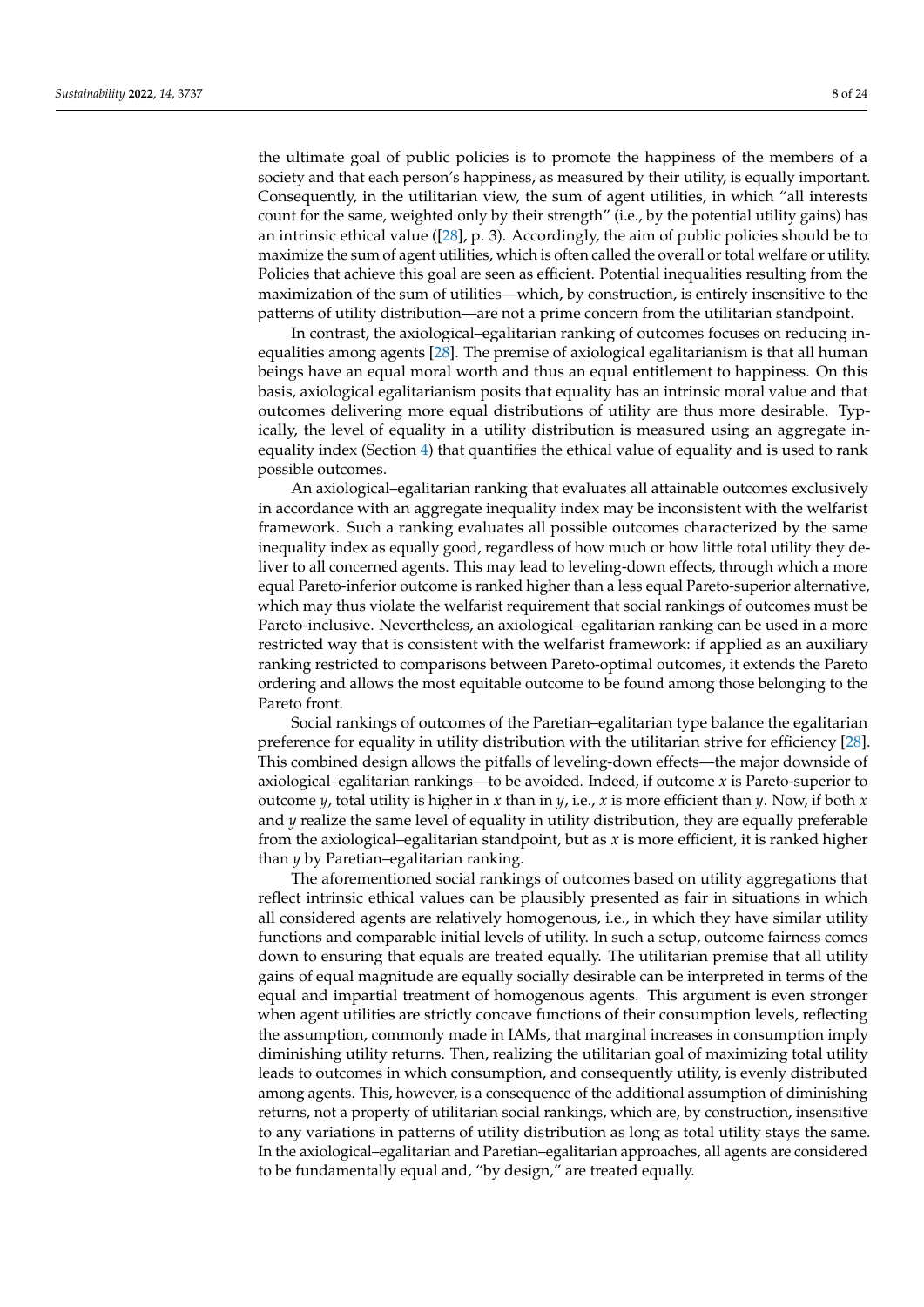The argument in support of evaluating outcome fairness through of the aforementioned approaches is weaker, however, when agents differ significantly, e.g., when they have different utility functions, different initial utilities, or unequal opportunities to improve their initial utilities. Then, the utilitarian rule of comparing outcomes, which treats all utility gains of equal magnitude as equally good, disregards any differences among the agents. The egalitarian emphasis on the fundamental equality of agents may have a similar effect. By striving to achieve an even distribution of utility among agents, all of which are assumed to be equally deserving, insufficient attention may be given to existing differences among those agents. Consequently, both aforementioned types of aggregation-based social ranking of outcomes may fail to satisfy the second aspect of outcome fairness, namely that "unequals" are treated in accordance with their relevant differences.

#### <span id="page-8-0"></span>*3.2. Aggregation-Based Social Ranking of Outcomes That Operationalize the Separateness of Persons*

To be able to convincingly take into account the relevant differences among agents, a social ranking of outcomes must be able to distinguish between the interests of individual agents in the first place. In other words, such a ranking must satisfy the requirements of the so-called separateness of persons: (A) the ranking must give equal and individual attention to the interests of every agent, and (B) it must be possible to explain the ranking to each agent from the agent's own perspective. The social rankings based on intrinsic ethical values of outcomes we have discussed so far all fail to satisfy both of these requirements. This is because, first, the utilitarian ranking based on the sum of agent utilities allows for a utility loss of one agent to be compensated for by an equal (or greater) gain on the part of another agent—a situation that is clearly difficult to justify from the perspective of the first agent and thus fails to satisfy requirement (B). Second, the egalitarian rankings discussed above fail at requirement (A), as they strive to improve some aggregate inequality index rather than the utility of individual agents. The literature offers three main approaches to constructing social rankings of outcomes that operationalize the notion of the separateness of persons (Figure [1\)](#page-6-1).

Historically, the earliest idea for operationalizing the separateness of persons was based on the concept of original position [\[8\]](#page-22-4). Original position is a hypothetical situation in which a group of agents decide on principles that regulate the distribution of utility within their group. To insulate this decision process from existing inequalities and power structures, agents are assumed to make this decision behind a "veil of ignorance," that is, as if they did not know their social positions, i.e., their initial utilities. Rawls [\[8\]](#page-22-4) argues that, in the original position, in order to protect themselves from unfavorable outcomes, should they end up at the bottom of the social hierarchy once the social contract is struck and the veil of ignorance is lifted, all agents would agree to the principles of a utility distribution that maximizes the utility of the worst-off among them.

A social ranking that aggregates the utilities of all agents to the level of utility attained by the worst-off agent and evaluates outcomes on that basis is often associated in the literature with Rawls's approach to the separateness of persons (e.g., [\[29\]](#page-22-24)). For brevity, we call it the Rawlsian–egalitarian ranking of outcomes. Such ranking indeed operationalizes the notion of the separateness of persons: when assessing the lowest level of utility attained in an outcome, the utility of each agent receives individual attention, which fulfills requirement (A), and ranking outcomes according to the utility of the worst-off agent can be explained to all agents, as this is the principle upon which all have agreed, which fulfills requirement (B). It is important to highlight that a Rawlsian–egalitarian ranking of outcomes may not be Pareto-inclusive when applied to the full set of attainable outcomes. If an outcome *x* is Pareto-superior to outcome *y* but the lowest attained utilities are equal in both outcomes, then both outcomes are equally good according to Rawlsian–egalitarian ranking. Thus, similarly to the axiological–egalitarian ranking, the Rawlsian–egalitarian ranking should be applied to comparisons between Pareto-optimal outcomes to ensure its consistency with the welfarist framework.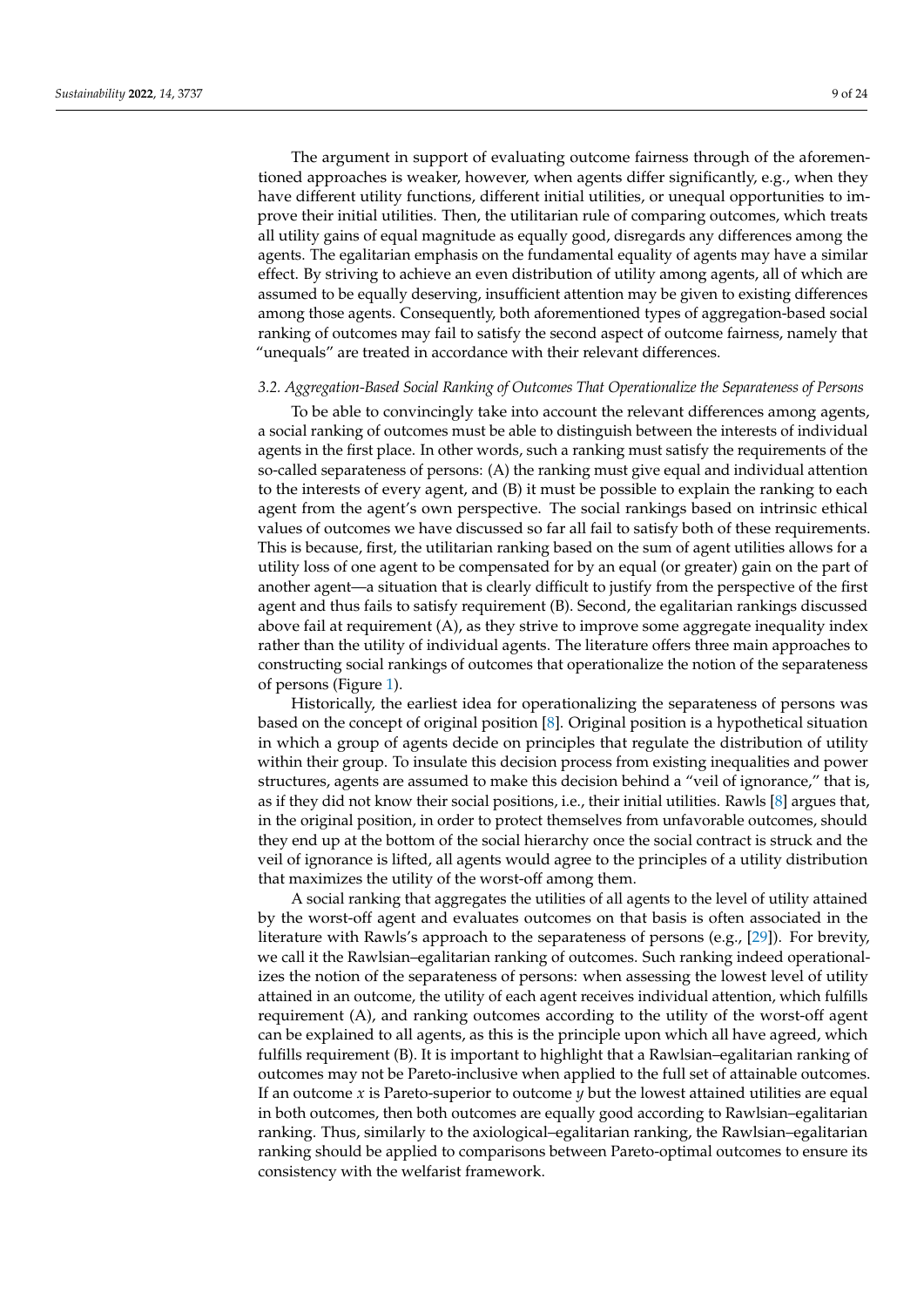Rawls's approach to building social rankings of outcomes is deontological, which means that it is based on principles—in this case, on the principles derived with the help of an argument based on a hypothetical original position [\[8\]](#page-22-4). In contrast, the other two ways of operationalizing the separateness of persons—one proposed by Temkin [\[30\]](#page-22-25) and the other by Nagel [\[31\]](#page-22-26)—are teleological, which means they are based solely on facts about outcomes, such as how agents fare in relative or absolute terms.

In the view of Temkin, the key feature on which social rankings should focus is how agents fare relative to each other within an outcome [\[30\]](#page-22-25). He points out that, within each outcome, certain agents will complain that they are worse-off than other agents because of the policy that has been adopted. On this premise, outcome *x* is considered socially better than outcome *y* if *x* gives rise to fewer complaints than *y* ([\[19\]](#page-22-14), p. 328). Establishing a procedure of accounting for the overall level of complaints within an outcome involves three steps: (1) deciding which complaints are legitimate (e.g., in relation to the best-off agent), (2) determining the strengths of these legitimate complaints (e.g., in proportion to utility differences), and (3) aggregating these strengths of legitimate complaints (e.g., adding them up). Such a procedure of building social rankings of outcomes is called a complaints-within-outcome approach, and it operationalizes the separateness of persons. Indeed, in the process of collecting complaints, equal and impartial attention is given to the complaints raised by agents, which fulfills requirement (A), and the resulting social ranking of outcomes can be justified to agents on the basis of their own complaints, which fulfills requirement (B). Importantly, the claims-within-outcome type of social ranking is based on differences between agent utilities. Thus, such rankings may not agree with Pareto ordering, which is based on agent utilities measured in absolute terms. Extending a Pareto ordering through the application of a complaints-within-outcomes ranking restricted to comparisons among Pareto-optimal outcomes is, however, consistent with the welfarist framework.

In contrast to Temkin's approach, Nagel proposes building social rankings of outcomes based on how agents fare in each outcome relative to how they would fare across all alternative outcomes [\[31\]](#page-22-26). He points out that, given two alternative outcomes *x* and *y*, agents have claims in favor of *x* over *y* if they are better-off in *x* than in *y*. Such a procedure of building social rankings of outcomes is called a claims-across-outcomes approach, which ranks *x* higher than *y* if the aggregated claims of all agents in favor of *x* over *y* are stronger than those in favor of *y* over *x*. As the procedure of collecting and aggregating claims is similar to that used in the complaints-within-outcome approach, an analogous argument can be used to justify that the claims-across-outcomes approach implements the separateness of persons, with complaints replaced by claims. Importantly, unlike the Rawlsian–egalitarian and complaints-within-outcome social rankings of outcomes, all rankings following the claims-across-outcomes approach are Pareto-inclusive, and thus they are consistent with the welfarist framework. Indeed, if outcome *x* is Pareto-superior to outcome *y*, at least some agents are better-off in *x* than in *y* and thus have claims in favor of *x* over *y*. At the same time, no agent has a claim in favor of *y* over *x* because none of them fare better in *y* than in *x*. Consequently, claims in favor of *x* outweigh claims in favor of *y*, and thus *x* is considered to be socially better. It is also important to note that claims are properties of pairs of outcomes rather than of individual outcomes and that their strengths depend on comparing absolute agent utilities across such pairs. Depending on how the strengths of claims are determined, different variants of claims-across-outcomes rankings are possible. Here we describe two variants that are dominant in the literature: sufficientism and prioritarianism.

The sufficientist approach is based on the notion that the strengths of claims can be determined only in reference to the so-called compassion threshold defined by the utility that allows a satisfactory life to be lived [\[32](#page-22-27)[,33\]](#page-22-28). The sufficientist premise is that doing worse than others does not always mean doing badly in absolute terms. Consequently, "being worse-off than ... " loses any ethical significance above the compassion threshold. Accordingly, only the claims of agents below the compassion threshold are of primary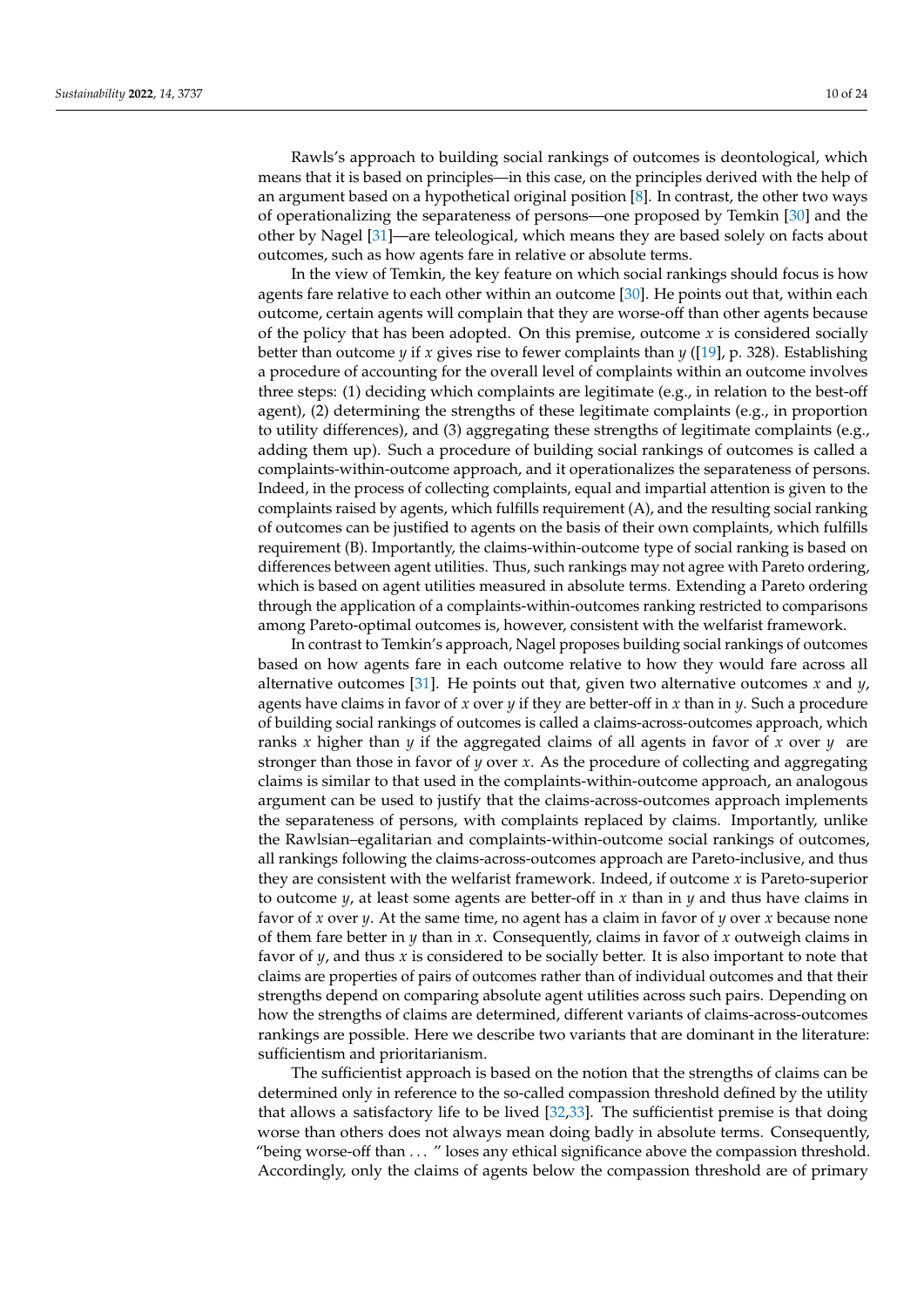importance to the social ranking of outcomes, with improvements to the overall utility of agents above this threshold being of secondary importance.

The prioritarian approach is based on the notion of the diminishing ethical value of marginal improvements to agent utilities [\[34\]](#page-22-29). In the prioritarian view, the same absolute utility improvement has a greater ethical value to a worse-off agent than to a better-off agent. Thus, improving the utilities of the worse-off agents should be given priority over improving the utilities of the better-off ones. Accordingly, an agent's claim is assumed to be stronger the higher its utility improvement and, for the same utility improvement, the lower its initial utility.

The aforementioned three types of social rankings of outcomes based on utility aggregations operationalizing the notion of the separateness of persons can convincingly be presented as "outcome-fair." First, equal and impartial consideration is given to the utilities of individual agents. This ensures that equals are treated equally and thus fulfills condition (1) of outcome fairness. Second, these rankings are built on appraising the relevant differences among agents, be it in utilities (as in the Rawlsian–egalitarian and complaints-within-outcomes approaches) or in potentials for improving utilities (as in the claims-across-outcomes approach). This ensures that "unequals" are treated in accordance with their relevant differences and thus fulfills condition (2) of outcome fairness.

As mentioned in Section [2,](#page-4-0) IAMs generate social rankings of outcomes by applying a social utility function  $g(u(\cdot))$  that enables pairwise comparisons: outcome *x* is socially at least as good as outcome *y* if  $g(u(x)) \ge g(u(y))$ . In the next section, we focus on the properties an aggregating function *g* should have to reflect each of the aforementioned approaches to utility aggregation.

#### <span id="page-10-0"></span>**4. Properties and Classification of Fairness-Relevant Aggregating Functions**

An array of fairness-relevant properties of aggregating functions can be found in the literature [\[11](#page-22-7)[,19\]](#page-22-14). In Section [4.1,](#page-11-0) we provide a survey of these properties. Importantly, there is no simple, one-to-one mapping between these properties and the approaches to fair utility aggregation described in Section [3.](#page-6-0) Rather, as we explain in Section [4.2,](#page-12-0) each of these approaches can be associated with a combination of properties of aggregating functions. These combinations are common, but not defining, features of types of aggregating functions that operationalize the described approaches to fair utility aggregation. They are, however, sufficiently specific to allow us to build a taxonomy of types of aggregating functions that represent the described approaches to fair utility aggregation. We present this taxonomy in Figure [2](#page-13-0) and populate it with specific types of aggregating functions that have proven useful in solving multi-objective optimization problems across various fields of science and engineering. Tables [1](#page-14-0)[–5](#page-17-0) provide definitions of these types of aggregating functions, highlight their technical details, and discuss how they operationalize fair utility aggregation.

Before proceeding to the survey of the fairness-relevant properties of aggregating functions, we state a condition that is desirable, but not strictly necessary, from the perspective of outcome fairness.

**Definition 1.** Ratio-rescaling invariance (RRI): *An aggregating function g is ratio-rescalinginvariant if and only if, for any scaling factor*  $r > 0$  *and pair of utility profiles*  $u'$  *and*  $u''$  *,* 

$$
g(u') \ge g(u'') \Rightarrow g(ru') \ge g(ru''). \tag{1}
$$

RRI of an aggregating function *g* means that the social utility function  $g(u(\cdot))$  generates the same social ranking of outcomes regardless of the choice of the common scale, or unit, according to which agent utilities are measured. This useful feature of the social ranking of outcomes is often called independence of common scale [\[11\]](#page-22-7).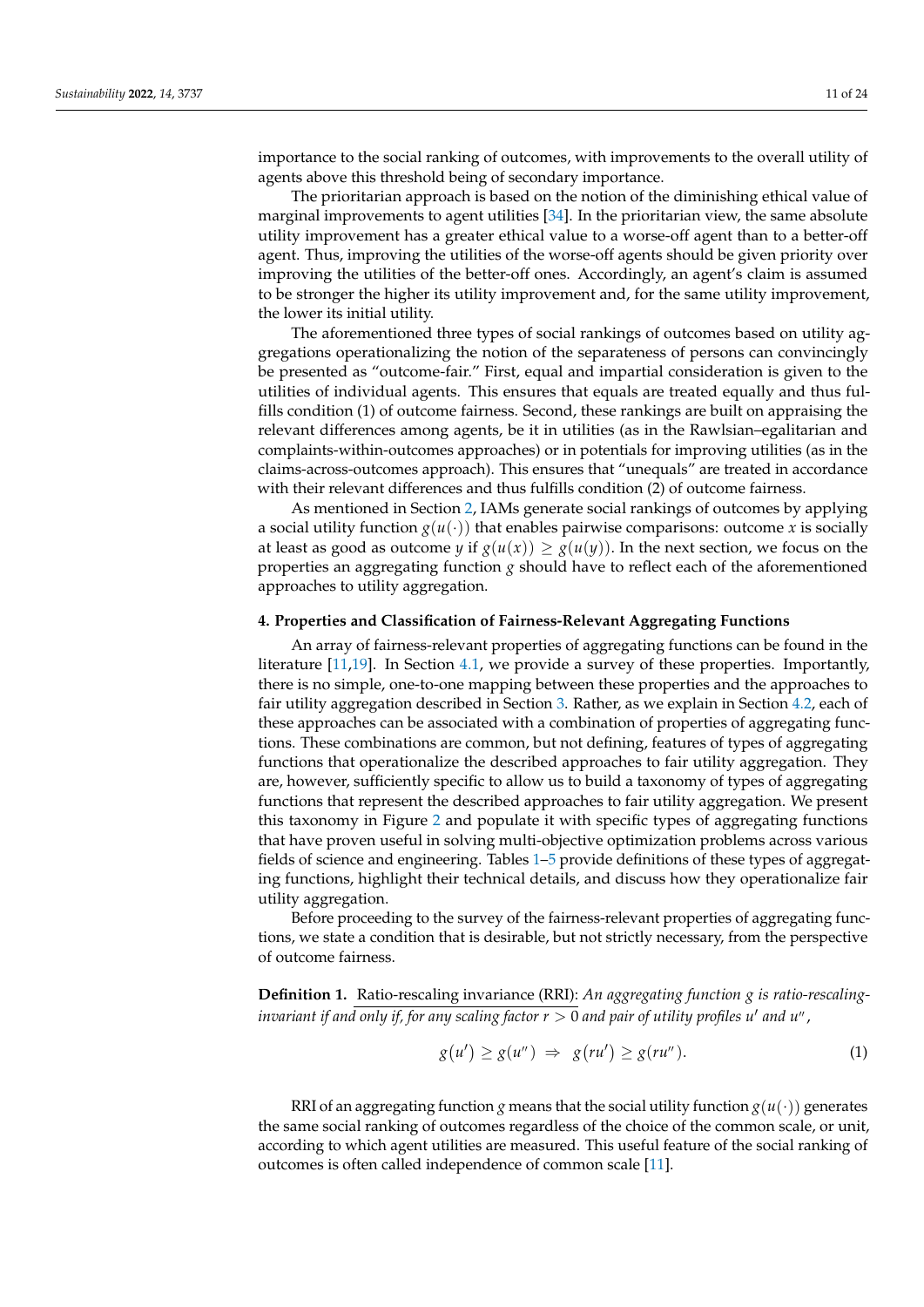## <span id="page-11-0"></span>*4.1. Fairness-Relevant Properties of Aggregating Functions*

Impartiality is one of the three minimal conditions a welfarist social ranking of outcomes must satisfy, according to condition (i) stated in Section [2.](#page-4-0) It requires that such a ranking must not be influenced by the identity of agents. In terms of properties of aggregating functions, this condition may be stated as follows.

**Definition 2.** Impartiality: *An aggregating function g satisfies the condition of impartiality if and only if, for any permutation*  $\pi$  *of the set*  $\{1, \ldots, N\}$ ,

$$
g(u_1, \ldots, u_N) = g\Big(u_{\pi(1)}, \ldots, u_{\pi(N)}\Big).
$$
 (2)

Permutation invariance of an aggregating function  $g$  ensures that the social rank  $g(u(x))$  of outcome *x* depends only on the pattern of agent utilities in *x* and not on the indices  $i = 1, \ldots, N$  through which individual agents are identified. This implies that equals, i.e., agents with the same utilities, are treated equally, which fulfills condition (1) of outcome fairness stated in Section [1.](#page-0-0)

Sensitivity to the patterns of utility distribution within outcomes allows relevant utility differences among agents to be recognized, which, in turn, is a prerequisite for condition (2) of outcome fairness stated in Section [1,](#page-0-0) which requires "unequals" to be treated according to their relevant differences. The property of an aggregating function implying its sensitivity to patterns of distribution most often encountered in the literature is the Pigou–Dalton condition [\[11,](#page-22-7)[19,](#page-22-14)[26,](#page-22-21)[29,](#page-22-24)[35\]](#page-22-30).

**Definition 3.** Pigou–Dalton (PD) condition: *An aggregating function g satisfies the PD condition if and only if*

$$
g(u_1, \ldots, u_i - \varepsilon, \ldots, u_j + \varepsilon, \ldots, u_N) > g(u_1, \ldots, u_N)
$$
 (3)

*for any i, j* = 1, ..., *N* such that  $u_i > u_j$  and any  $0 < \varepsilon < u_i - u_j$ .

The PD condition being fulfilled by an aggregating function *g* means that any transfer of utility from a better-off agent to a worse-off agent increases the value of the social utility function  $g(u(\cdot))$  as long as the beneficiary of such a transfer does not end up being betteroff than its benefactor. Any such transfer of utility, which results in a more even utility distribution while preserving total utility and the relative utility ranking of agents, is called a Pigou–Dalton (PD) transfer. The PD condition can thus be expressed by stating that all PD transfers increase  $g(u(\cdot))$ .

As discussed in Section [3,](#page-6-0) certain types of aggregation-based social rankings of outcomes (axiological–egalitarian, Rawlsian–egalitarian, and complaints-within-outcome) are prone to leveling-down effects, i.e., to disagreements between the social preferences and interests of all agents. Such disagreements are problematic from the perspective of outcome fairness, which is a question of how agents perceive outcomes. Indeed, if all agents perceive an outcome *x* to be at least as good as an outcome *y*, i.e., if they attain at least as high a utility in *x* as in *y*, while some agents fare better in *x* than in *y*, it is difficult to justify why choosing *y* over *x* should be fair or socially more desirable. It is therefore important to recognize that a ranking of outcomes generated by a social utility function  $g(u(\cdot))$  does not suffer from leveling-down effects if the aggregating function *g* is strongly increasing.

**Definition 4.** Strong increase (SI): *An aggregating function g is strongly increasing if and only if*  $g(u') > g(u'')$  whenever  $u'_i \ge u''_i$  $\frac{m}{i}$  for all  $i = 1, \ldots, \text{ } N$  and  $u_j' > u_j''$  $j^{''}$  for some  $j = 1, \ldots, N$ .

The SI property of an aggregating function *g* implies that the ranking of outcomes generated by the social utility function  $g(u(\cdot))$  is Pareto-inclusive. Indeed, if outcome *x* is Pareto-superior to outcome *y*, i.e., if  $u_i(x) \ge u_i(y)$  for all  $i = 1, ..., N$  and  $u_i(x) > u_i(y)$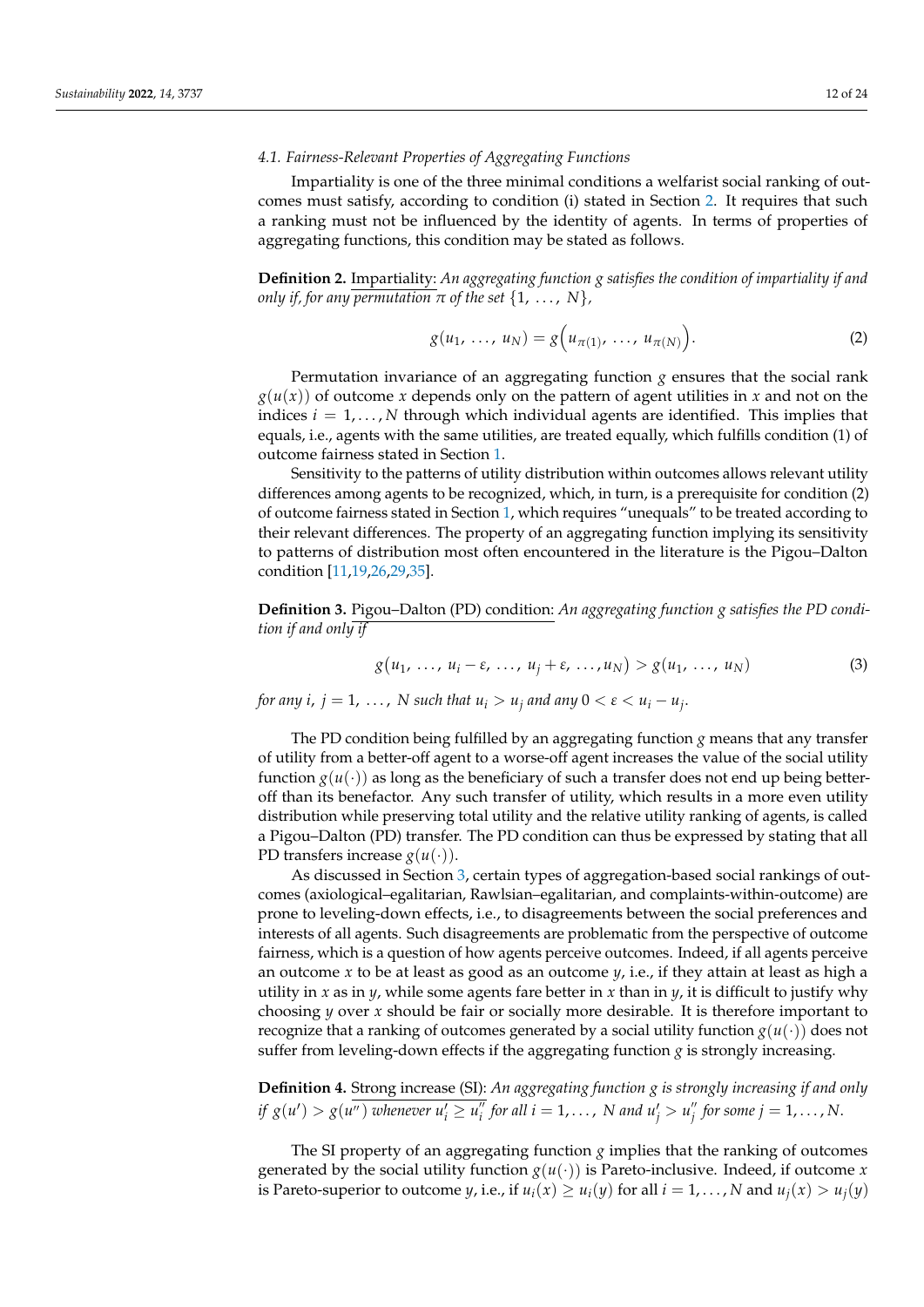for some  $j = 1, \ldots N$ , then  $g(u(x)) > g(u(y))$ , and *x* is thus socially more desirable than *y*. Consequently, the outcome deemed the most socially desirable according to such a ranking must be Pareto-optimal.

Another property enhancing the perception of agents of being treated fairly is the possibility of demonstrating to each of them that their individual interests contribute to the formation of the social ranking of outcomes without being entangled or confused with the interests of other agents. A social ranking of outcomes generated by a social utility function  $g(u(\cdot))$  has this property if the aggregating function *g* is additive.

**Definition 5.** Additivity: *An aggregating function g is additive if and only if it is of the form*  $g(u) = \sum_{i=1}^{N} h_i(u).$ 

For each  $i = 1, \ldots, N$ , the function  $h_i(\cdot)$  describes how the interests of agent *i* contribute to the social ranking generated by  $g(u(\cdot))$ . Importantly, this contribution may depend not only on the utility attained by agent *i* but also on other information contained in the utility profile *u*, e.g., on how well agent *i* fares in comparison to other agents.

The latter dependence may lead to situations in which the interests of agent *i* are served equally well in two outcomes *x* and *y*, i.e.,  $u_i(x) = u_i(y)$ , but the contributions of its interests to the social rankings of *x* and *y* differ, i.e.,  $h_i(u(x)) \neq h_i(u(y))$ , due to differences in the utilities of other agents. The following tighter property of separability, which implies additivity and is not to be confused with the separateness of persons, is sufficient to prevent such effects.

**Definition 6.** Separability: *An aggregating function g is separable if and only if it is of the form*  $g(u) = \sum_{i=1}^N h(u_i)$ , where h is an increasing function.

Separability of an aggregating function *g* implies that the ranking of outcomes generated by the social utility function  $g(u(\cdot))$  is independent of unconcerned agents ([\[11\]](#page-22-7), p. 67), i.e., the social ranks generated by  $g(u(x))$  and  $g(u(y))$  for outcomes *x* and *y* are not influenced by agents whose utilities do not change when *x* is changed to *y*, since  $u_i(x) = u_i(y)$  implies  $h(u_i(x)) = h(u_i(y))$ .

#### <span id="page-12-0"></span>*4.2. Classification of Fairness-Relevant Aggregating Functions*

The fairness-relevant properties of an aggregating function *g* imply certain features of the ranking of outcomes generated by the social utility function  $g(u(\cdot))$ , which we discuss in this subsection. For each approach to the aggregation-based social ranking of outcomes described in Section [3,](#page-6-0) some of the properties of aggregating functions described in Section [4](#page-10-0) are strictly required, while others are too strong or unnecessary. Thus, with each of the approaches discussed in Section [3](#page-6-0) we can associate a collection of properties described in Section [4.1.](#page-11-0) These collections of properties are specific enough for a taxonomy of aggregating functions to be built, which we present in Figure [2.](#page-13-0) Moreover, in Tables [1–](#page-14-0)[5,](#page-17-0) we provide an overview of several useful types of aggregating functions together with information on their fairness-relevant properties and on how they can be associated with the approaches described in Section [3.](#page-6-0)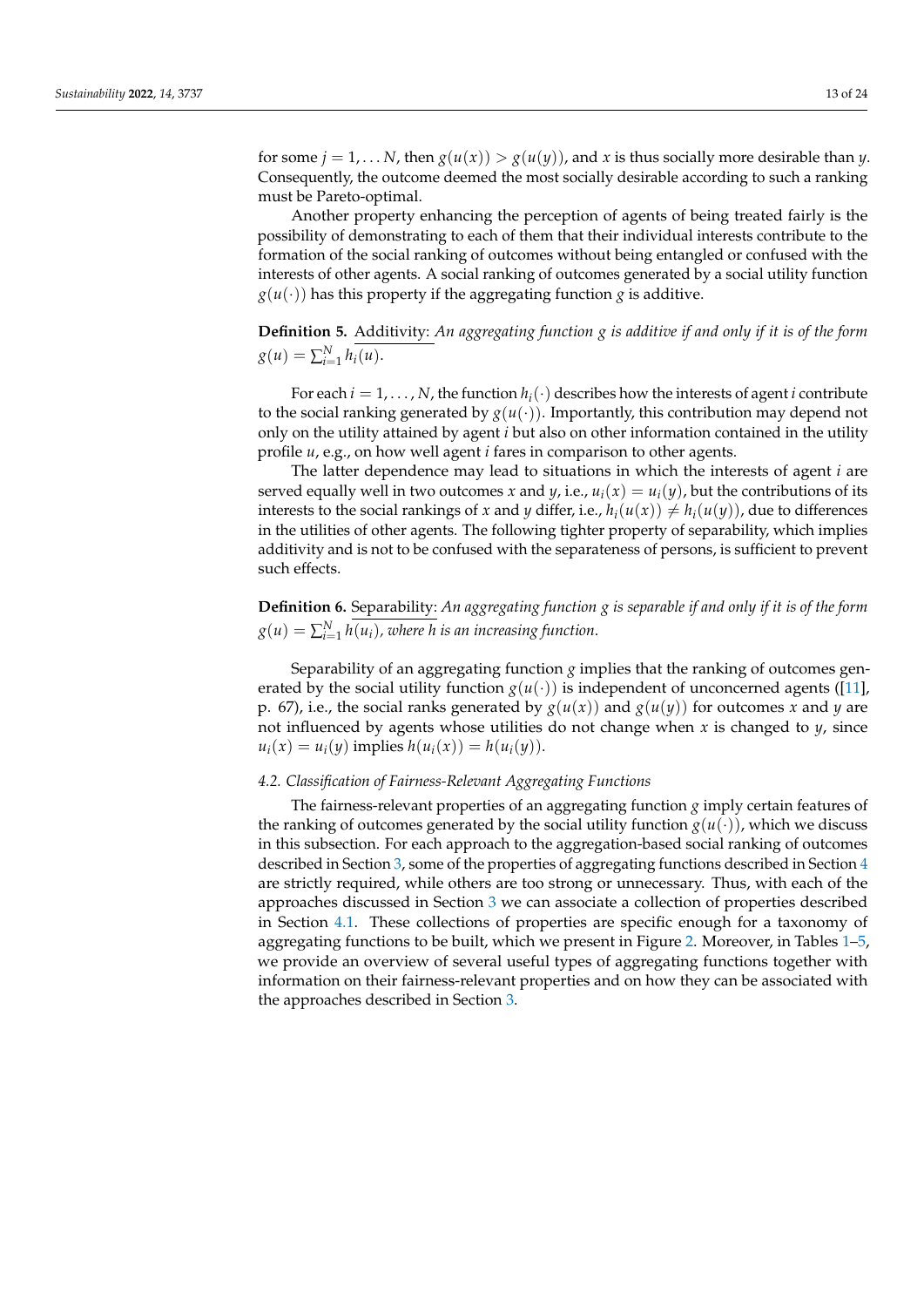<span id="page-13-0"></span>

**Figure 2.** Taxonomy of fairness -relevant aggregating functions. Boxes outlined in color (with bold bold labels) indicate fairness-relevant properties of aggregating functions described in Section [4.1.](#page-11-0) Boxes outlined in black (with italic labels) indicate approaches to utility aggregation described in Section  $3$  and s[how](#page-6-0)n in Figure 1. Notic[e t](#page-6-1)hat the sufficientist approach is not included here since it cannot be operationalized with a single aggregating function Bullet points (with regular labels) indicate exemplary types of aggregating functions described in Sect[ion](#page-12-0) 4.2. Function types shown within an approach can be associated with that approach. Approaches shown within a property can be associated with function types possessing that property. Accordingly, approaches can be characterized by the collections of properties within which they are shown. Formulas and details specifying the shown exemplary types of aggregating functions are provided in Tables  $1-5$ . Notice sistematic with Figure 1, the sum, representing the utility of the utility of the utility of the utility of the utility of the utility of the utility of the utility of the utility of the utility of the utility of the utili that, for consistency with Figure [1,](#page-6-1) the sum, representing the utilitarian approach, is shown here as part of the presented taxonomy. This helps to place the shown fairness-relevant aggregating functions in relation to the sum of agent utilities, which is commonly used in IAMs. However, the sum itself is not a fairness-relevant aggregating function. As discussed in Section  $3$ , the utilitarian approach, represented by the sum of agent utilities, has serious deficiencies from the perspective of **Figure 2.** Taxonomy of fairness -relevant aggregating functions. Boxes outlined in color (with outcome fairness.

Impartiality is a property inherent to all approaches to utility aggregation described in Section 3. Approaches that reflect certain intrinsic ethical values of outcomes are impartial because these values exist independently of any particular group of agents and their identities and because the moral judgements based on these values do not change when applied to another group of agents with different identities experiencing the same circumstances. Impartiality is also one of the requirements of the separateness of persons, which calls for equal and individual attention to be given to the interests of all agents ac-cording to condition (i) for the separateness of persons as stated in Section [3.](#page-6-0) Consequently, approaches to operationalizing the notion of the separateness of persons are impartial. Thus, all aggregating functions implementing any of the approaches to utility aggregation The Policini State is often interpreted in the literature as an aversion to include the literature as an aversion to include the literature as an aversion to include the literature as an aversion to include the literature described in Section [3](#page-6-0) satisfy the condition of impartiality.

The PD condition is often interpreted in the literature as an aversion to inequality ([\[11\]](#page-22-7),  $\sigma$ p. 67). It is also one of the defining features of aggregate inequality measures. Because the reduction of inequalities in utility distribution is the sole objective of axiological–<br>the reduction of inequalities in utility distribution is the sole objective of axiological– egalitarian social rankings of outcomes, various types of inequality measures can be used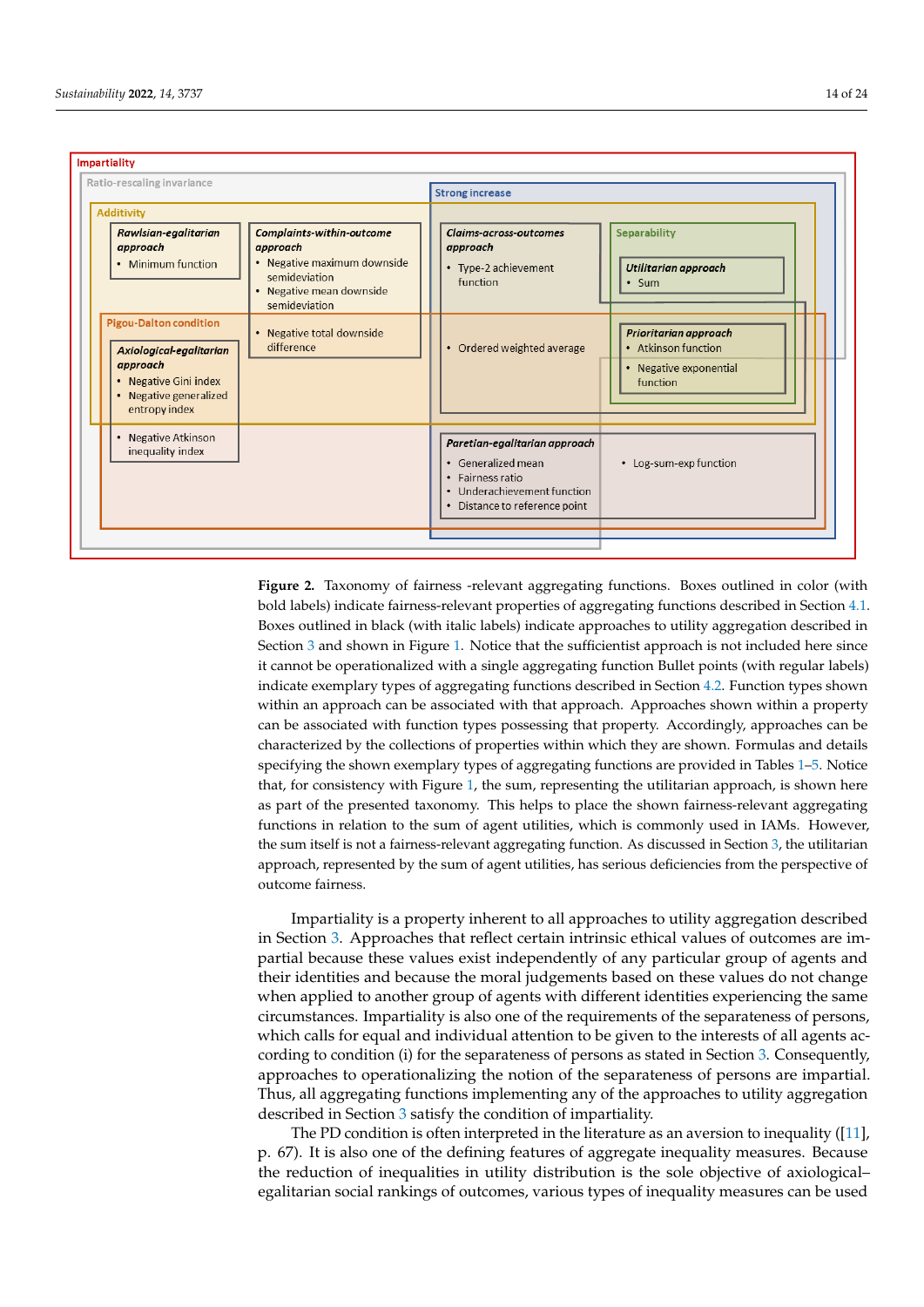to define social utility functions that generate this type of ranking. Importantly, values of any aggregate inequality measure are bounded from below by zero, and this lower bound is attained for utility profiles which are perfectly equitable, and thus also socially most desirable in the axiological-egalitarian ranking. Therefore, to be consistent with the convention applied throughout this paper that a social utility function  $g(u(\cdot))$  takes higher values for socially more desirable outcomes, aggregating functions *g* we associate with the axiological–egalitarian approach are defined as negatives of inequality measures. Examples of types of such aggregating functions are presented in Table [1.](#page-14-0) The selection of inequality measures used there is not exhaustive but contains the most popular options.

| <b>Type of Function</b>                                                                                                                                                                                                                                                                                                                                                                                   | Properties                                 | <b>Comments and References</b>                                                                                                                                                                                                                                                                                                                                                                                                                                                                                                 |
|-----------------------------------------------------------------------------------------------------------------------------------------------------------------------------------------------------------------------------------------------------------------------------------------------------------------------------------------------------------------------------------------------------------|--------------------------------------------|--------------------------------------------------------------------------------------------------------------------------------------------------------------------------------------------------------------------------------------------------------------------------------------------------------------------------------------------------------------------------------------------------------------------------------------------------------------------------------------------------------------------------------|
| Negative Gini index<br>$g(u) = -\frac{\sum_{i=1}^{N} \sum_{j=1}^{N}  u_i - u_j }{2N \sum_{i=1}^{N} u_i}$                                                                                                                                                                                                                                                                                                  | RRI,<br>Impartiality,<br>PD,<br>Additivity | Gini index can be interpreted geometrically as<br>$\bullet$<br>the ratio between the area under the Lorenz<br>curve of the utility profile $u$ (given by the<br>cumulative utility of the $k$ worst-off agents as a<br>function of $k = 1, , N$ and the area under the<br>Lorenz curve representing a perfectly equal<br>distribution (given by the 45° line).<br>Reference: [36].                                                                                                                                             |
| Negative generalized entropy index<br>$g_{\alpha}(u) =$<br>$\frac{1}{N} \sum_{i=1}^{N} \ln \frac{u_i}{\mu(u)}$ for $\alpha = 0$<br>$-\frac{1}{N} \sum_{i=1}^{N} \frac{u_i}{\mu(u)} \ln \frac{u_i}{\mu(u)}$ for $\alpha = 1$<br>$\frac{-1}{N\alpha(\alpha-1)}\sum_{i=1}^N\left(\left(\frac{u_i}{\mu(u)}\right)^{\alpha}-1\right)$ for $\alpha\neq 0, 1$<br>where $\mu(u) = \frac{1}{N} \sum_{i=1}^{N} u_i$ | RRI.<br>Impartiality,<br>PD,<br>Additivity | The parameter $-\infty \leq \alpha \leq \infty$ determines the<br>sensitivity to changes in different segments of the<br>utility profile: lower values imply higher<br>sensitivity to changes in the lower tail of the<br>utility profile, while higher values imply higher<br>sensitivity to changes in the upper tail.<br>Special cases: $g_0(\cdot)$ is the mean log deviation or<br>Theil L index $g_1(\cdot)$ is the Theil T index, and $g_2(\cdot)$<br>is half the squared coefficient of variation.<br>Reference: [37]. |
| Negative Atkinson inequality index<br>$I_{\gamma}(u) =$<br>$\left(\frac{N}{\sum_{i=1}^{N} u_i}\right) \left(\prod_{i=1}^{N} u_i\right)^{\frac{1}{N}} - 1 \quad \text{for } \gamma = 1$<br>$\left(\frac{N}{\sum_{i=1}^{N} u_i}\right) \left(\frac{\sum_{i=1}^{N} u_i^{1-\gamma}}{N}\right)^{\frac{1}{1-\gamma}} - 1 \quad \text{for } \gamma \neq 1, \ \gamma \geq 0$                                      | RRI,<br>Impartiality,<br><b>PD</b>         | The parameter $0 \leq \gamma \leq \infty$ determines the social<br>aversion to inequality, with $\gamma = 0$ corresponding<br>to no aversion and $\gamma = \infty$ to infinite aversion.<br>The utility profile that maximizes this function<br>$\bullet$<br>may be neither unique nor Pareto-optimal.<br>References: [19,38].<br>$\bullet$                                                                                                                                                                                    |

<span id="page-14-0"></span>**Table 1.** Examples of types of aggregating functions that can be associated with the axiological– egalitarian approach.

Strong increase (SI) is a necessary condition for a social utility function to generate a Pareto-inclusive ranking of outcomes. SI also implies that such a ranking gives preference to outcomes that are overall more efficient, in the sense that they deliver a higher total utility. Indeed, if outcome *x* is Pareto-superior to outcome *y*, i.e., if  $u_i(x) \geq u_i(y)$  for all  $i = 1, ..., N$  and  $u_j(x) \ge u_j(y)$  for some  $1 \le j \le N$ , then  $\sum_{i=1}^{N} u_i(x) > \sum_{i=1}^{N} u_i(y)$ . Consequently, if an aggregating function *g* satisfies both the PD and the SI conditions, the social utility function  $g(u(\cdot))$  generates a ranking of outcomes that balances social preferences for equality (according to the PD condition) and for efficiency (according to the SI condition). Thus, aggregating functions possessing both the PD and the SI properties can be associated with the Paretian–egalitarian approach to building aggregation-based social rankings of outcomes. Examples of types of aggregating functions we can associate with the Paretian–egalitarian approach are presented in Table [2.](#page-15-0) While these types of functions satisfy only the PD and the SI conditions, other types that additionally are additive or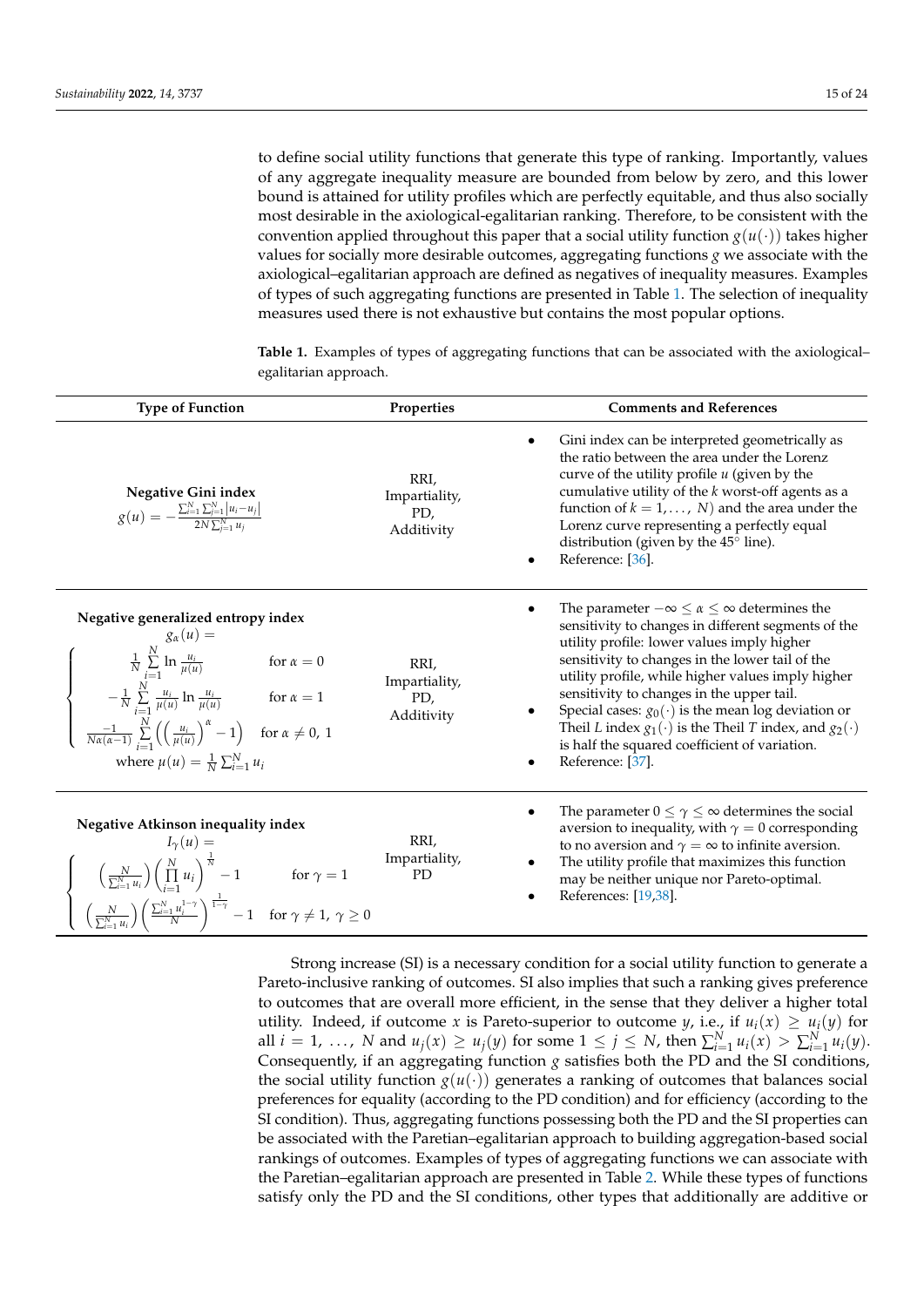separable can also be considered as realizing the Paretian–egalitarian approach. Accounting for these additional properties, however, we associate such functions with other approaches to building aggregation-based social rankings of outcomes, as shown in Figure [2.](#page-13-0)

<span id="page-15-0"></span>**Table 2.** Examples of types of aggregating functions that can be associated with the Paretian– egalitarian approach.

| <b>Type of Function</b>                                                                                                                                                                                                                                                                                                                                    | Properties                                        | <b>Comments and References</b>                                                                                                                                                                                                                                                                                                                                                                                                                                                                                                                                                                                                                                                                    |
|------------------------------------------------------------------------------------------------------------------------------------------------------------------------------------------------------------------------------------------------------------------------------------------------------------------------------------------------------------|---------------------------------------------------|---------------------------------------------------------------------------------------------------------------------------------------------------------------------------------------------------------------------------------------------------------------------------------------------------------------------------------------------------------------------------------------------------------------------------------------------------------------------------------------------------------------------------------------------------------------------------------------------------------------------------------------------------------------------------------------------------|
| Generalized mean<br>$g_p(u) = \begin{cases} \left(\frac{N}{N}\sum_{i=1}^{N} u_i^p\right)^{1/p} & \text{for } p \neq 0 \\ \left(\prod_{i=1}^{N} u_i\right)^{1/N} & \text{for } p = 0 \end{cases}$                                                                                                                                                           | RRI,<br>Impartiality,<br>PD (for $p < 1$ ),<br>SI | The parameter $-\infty \le p \le 1$ determines the trade-off between equality<br>$\bullet$<br>(egalitarianism for $p = -\infty$ ) and efficiency (utilitarianism for $p = 1$ ).<br>For $p > 1$ , this function is convex and does not satisfy the PD condition.<br>For $p = 0$ , this function is the Nth root of the exponent of the Nash<br>social welfare function, maximization of which by a utility profile u<br>yields the solution to the Nash bargaining problem [39,40].<br>Maximization of this function with parameter $p$ is equivalent to<br>maximization of the Atkinson function (Table 5) with parameter<br>$\gamma = 1 - p$ .<br>Reference: [41].                               |
| Fairness ratio<br>$g(u) = \min_{1 \leq i \leq N} \frac{\overline{\theta}_i(u)}{P_i^*}$<br>where $\overline{\theta}_i(u) = \sum_{k=1}^i u_{(k)}$ for $i = 1, \ldots, N, u_{(k)}$<br>is the k <sup>th</sup> -smallest element of u,<br>$P_i^* = \max \overline{\theta}_i(u)$ for $i = 1, , N$ , and $U$ is the<br>set of all attainable utility profiles $u$ | RRI,<br>Impartiality,<br>PD,<br><b>SI</b>         | Maximization of this function leads to the most even distribution of<br>agent utilities with respect to their maximal attainable utilities.<br>A utility profile that maximizes this function is Lorenz-nondominated.<br>Reference: [35].                                                                                                                                                                                                                                                                                                                                                                                                                                                         |
| Underachievement function<br>$g_{\alpha}(u) = \mu(u) - \alpha \rho(u)$<br>where $\mu(u) = \frac{1}{N} \sum_{i=1}^{N} u_i$ and $\rho(u)$ is an<br>inequality measure                                                                                                                                                                                        | RRI,<br>Impartiality,<br>PD,<br>SI                | As a mixture of the average utility $\mu(u)$ and an inequality measure $\rho(u)$ ,<br>$\bullet$<br>this function explicitly represents a Paretian-egalitarian trade-off<br>between efficiency and equality.<br>$\bullet$<br>The parameter $0 < \alpha < \overline{\alpha}_{\rho}$ determines the balance in this trade-off, with<br>smaller values of $\alpha$ favoring efficiency and larger values of $\alpha$<br>favoring equality.<br>The upper bound $\bar{\alpha}_{\rho}$ depends on the choice of the inequality measure<br>$\bullet$<br>$\rho(u)$ . For $\alpha \ge \overline{\alpha}_{\rho}$ this function may not satisfy the PD or SI conditions.<br>References: [29,42].<br>$\bullet$ |
| Distance to reference point<br>$g_{p,z}(u) = -\left(\sum_{i=1}^N  u_i - A ^p\right)^{1/p}$                                                                                                                                                                                                                                                                 | RRI,<br>Impartiality,<br>PD,<br>SI                | The parameter $A < \infty$ determines an aspiration level for agent utilities,<br>although it may potentially be unattainable for some or all agents.<br>The parameter $1 \le p \le \infty$ determines the type of distance, which also<br>determines the trade-off between equality (egalitarianism for $p = \infty$ )<br>and efficiency (utilitarianism for $p = 1$ ).<br>Reference: [43].<br>$\bullet$                                                                                                                                                                                                                                                                                         |
| Log-sum-exp function<br>$g(u) = -\ln\left(\sum_{i=1}^N e^{-u_i}\right)$                                                                                                                                                                                                                                                                                    | Impartiality,<br>PD,<br>SI                        | This function is also known as "soft min", as its value is predominantly<br>$\bullet$<br>determined by the smallest element of the utility profile.<br>This function generates a social ranking of outcomes that is close in spirit<br>to Rawlsian-egalitarian ranking, but which is also Pareto-inclusive.<br>Reference: [44].                                                                                                                                                                                                                                                                                                                                                                   |

Additivity is an indispensable but not a defining feature of aggregating functions associated with approaches to utility aggregation that operationalize the notion of the separateness of persons. Indeed, some inequality measures representing the axiological– egalitarian approach as well as the utilitarian total utility are additive (Figure [2\)](#page-13-0). In the context of the separateness of persons, however, an additive form of the aggregating function makes it possible to demonstrate to each agent not only that their interests have received individual consideration but also how they have influenced the social ranking of outcomes, which fulfills conditions (i) and (ii) of the separateness of agents in Section [3.](#page-6-0)

Rawls's idea for operationalizing the separateness of persons is based on the concept of original position in which all agents agree to act in a way that benefits the worst-off one among them. Accordingly, in the Rawlsian–egalitarian approach, the utility of each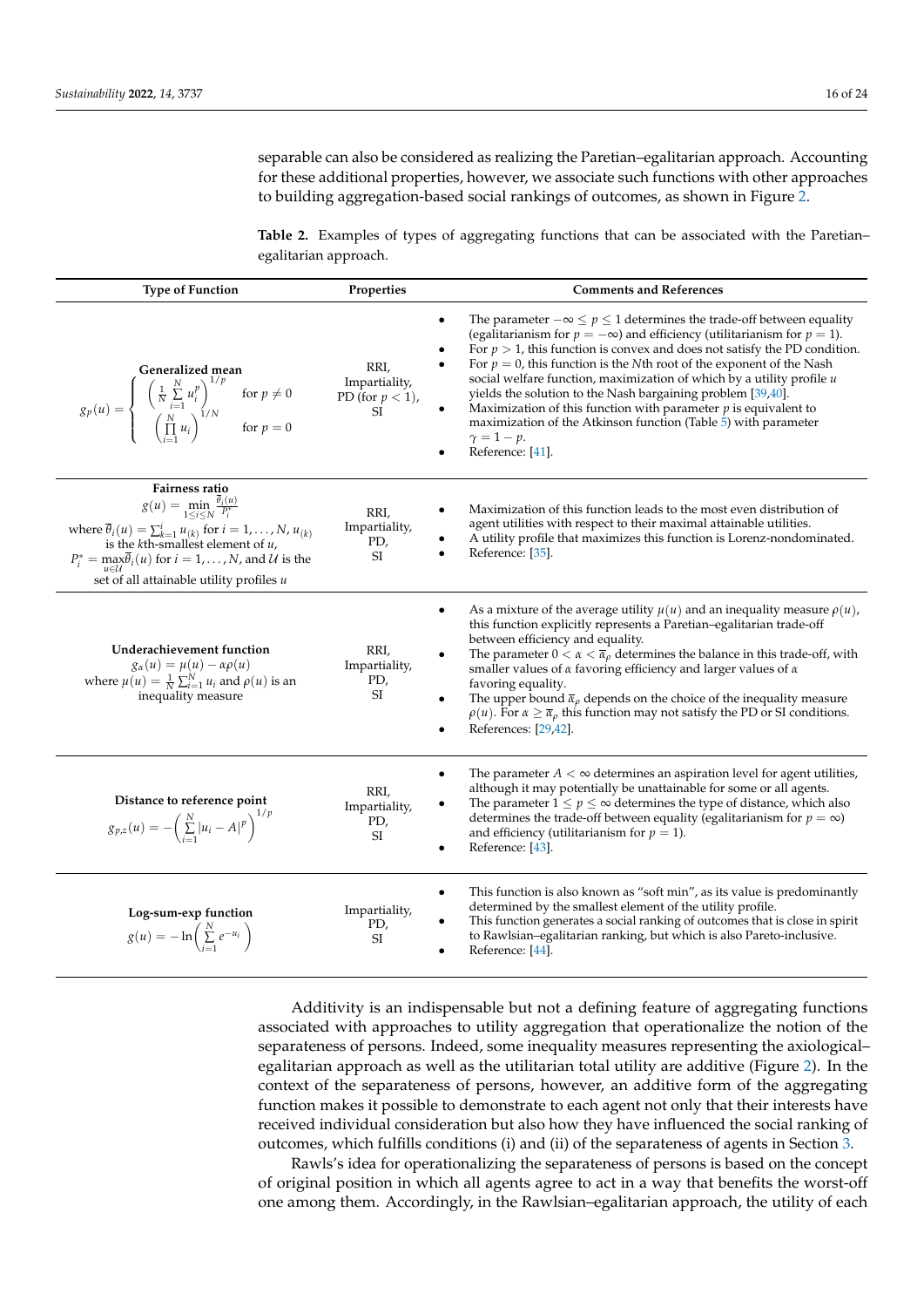agent is considered individually; however, it determines the social rank of an outcome only if it is the lowest utility attained in that outcome. Formally, the contribution of the interests of agent *i* to the Rawlsian–egalitarian rank of outcome *x* can be expressed as  $h_i(u(x)) = u_i(x)\delta_{ij}$ , where  $j = \text{argmin}_{i=1,\dots,N}u_i(x)$  is the index of the agent with the lowest utility in the utility profile  $u(x)$  and  $\delta_{ij}$  is the Kronecker delta, which equals 1 for  $i = j$  and 0 otherwise. The social rank of *x* can then be generated by an additive aggregating function  $g(u(x)) = \sum_{i=1}^{N} h_i(u(x)) = \min_{i=1,\dots,N} u_i(x)$ . Thus, we can associate the minimum function with the Rawlsian–egalitarian approach to building a social ranking of outcomes (Table [3\)](#page-16-0).

<span id="page-16-0"></span>**Table 3.** Example of an aggregating function that can be associated with the Rawlsian–egalitarian approach.

| <b>Type of Function</b>                        | <b>Properties</b>                   | <b>Comments and References</b>                                                                                        |
|------------------------------------------------|-------------------------------------|-----------------------------------------------------------------------------------------------------------------------|
| Minimum function<br>$g(u) = \min_{i=1,,N} u_i$ | RRI,<br>Impartiality,<br>Additivity | The utility profile that maximizes this function may be<br>neither unique nor Pareto-optimal.<br>References: [19,26]. |

In the complaints-within-outcome approach to operationalizing the separateness of persons, an outcome is considered socially more desirable if it gives rise to fewer complaints among all agents. The additive form of the social utility function  $g(u(\cdot)) = -\sum_{i=1}^{N} h_i(u(\cdot))$ representing such social preferences has a natural interpretation. For each outcome *x*, the value  $h_i(u(x))$  represents the strength of the complaint agent *i* may have regarding outcome *x* together with the weight given to agent *i*'s complaint. Different choices can be made regarding what constitutes a legitimate basis for complaints. For instance, an agent may have a complaint regarding outcome *x* if its utility  $u_i(x)$  is lower than the average utility among agents realized in *x*. Alternatively, an agent may have a complaint against all agents who are better-off within outcome *x* or against the best-off agent. The weight given to a complaint depends on a decision on how complaints are to be aggregated. For example, in the case of a summative rule, all complaints have equal weights, e.g., a weight of 1. If all complaints are collapsed into the single strongest complaint, all weaker complaints receive a weight of 0. Examples of types of additive aggregating functions we can associate with the complaints-within-outcome approach are presented in Table [4.](#page-16-1)

<span id="page-16-1"></span>**Table 4.** Examples of types of aggregating functions that can be associated with the complaintswithin-outcome approach.

| <b>Type of Function</b>                                                                                                                                                                   | <b>Properties</b>                          | <b>Comments and References</b>                                                                                                                                                                                           |
|-------------------------------------------------------------------------------------------------------------------------------------------------------------------------------------------|--------------------------------------------|--------------------------------------------------------------------------------------------------------------------------------------------------------------------------------------------------------------------------|
| Negative maximum downside<br>semideviation<br>$g(u) = -\max_{i=1,,N} (\mu(u) - u_i)$<br>where $\mu(u) = \frac{1}{N} \sum_{i=1}^{N} u_i$                                                   | RRI,<br>Impartiality,<br>Additivity        | Complaints are formulated by each agent in<br>$\bullet$<br>reference to the average utility within an outcome<br>and are aggregated by selecting the one complaint<br>with the highest strength.<br>References: [29,42]. |
| Negative mean downside<br>semideviation<br>$g(u) = -\frac{1}{N} \sum_{i=1}^{N} (\mu(u) - u_i)_+$<br>where $\mu(u) = \frac{1}{N} \sum_{i=1}^{N} u_i$ and<br>$(\cdot)_{+} = \max(\cdot, 0)$ | RRI,<br>Impartiality,<br>Additivity        | Complaints are formulated by each agent in<br>$\bullet$<br>reference to the average utility within an outcome<br>and are aggregated by averaging the strengths of<br>all positive complaints.<br>References: [29,42].    |
| Negative total downside difference<br>$g(u) = -\sum_{i=1}^{N} \sum_{j=1, j \neq i}^{N} (u_j - u_i)_{+}$ where<br>$(\cdot)_+ = \max(\cdot, 0)$                                             | RRI,<br>Impartiality,<br>PD,<br>Additivity | Complaints are formulated by each agent in<br>reference to the utilities of all better-off agents and<br>are aggregated by summing their strengths.                                                                      |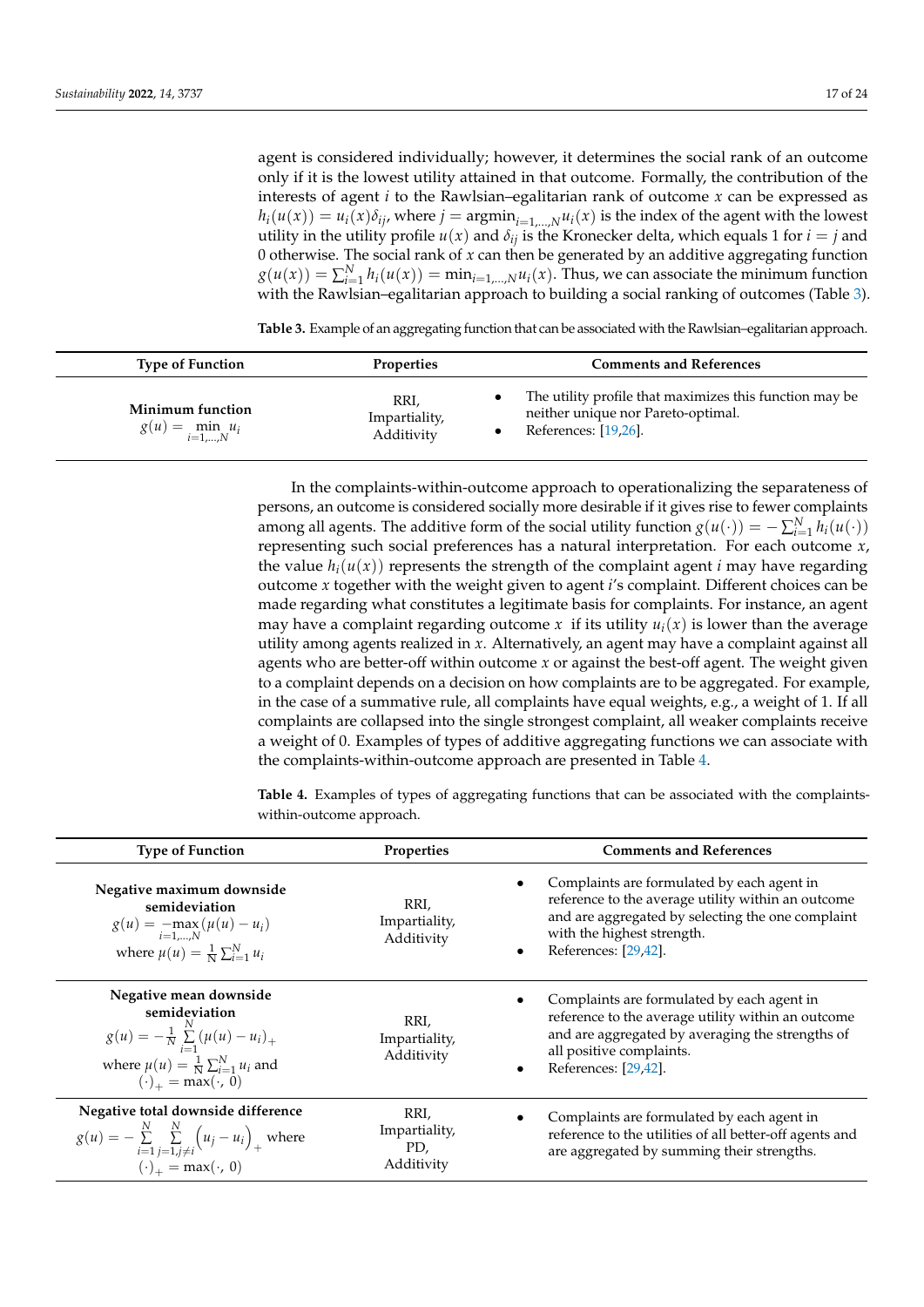In the claims-across-outcomes approach to operationalizing the separateness of persons, a social ranking of outcomes is built on pairwise comparisons: outcome *x* is considered socially more desirable than outcome  $y$  if the claims of agents in favor of  $x$  over *y* outweigh the claims in favor of *y* over *x*. If the social utility function  $g(u(\cdot))$  is additive, then the balance of claims in favor of *x* and claims in favor of *y* is conveniently expressed by the difference  $g(u(x)) - g(y(y)) = \sum_{i=1}^{N} (h_i(u(x)) - h_i(u(y)))$ , where the value  $h_i(u(x)) - h_i(u(y))$  is interpreted, if positive, as the strength of the claim of agent *i* in favor of *x* over *y* and, if negative, as the strength of the claim of agent *i* in favor of *y* over *x*. What distinguishes additive aggregating functions that can be associated with the claims-across-outcomes approach from aggregating functions that can be associated with the Rawlsian–egalitarian and complaints-within-outcome approaches is the SI property. Indeed, as explained in Section [3,](#page-6-0) any social ranking of outcomes based on a claims-acrossoutcomes approach is Pareto-inclusive, while rankings of the other two types may disagree with Pareto ordering, and the SI property of an aggregating function *g* ensures that the social utility function  $g(u(\cdot))$  generates a Pareto-inclusive ranking of outcomes. Examples of types of additives and strictly increasing aggregating functions we can associate with the claims-across-outcomes approach are presented in Table [5.](#page-17-0)

<span id="page-17-0"></span>**Table 5.** Examples of types of aggregating functions that can be associated with the claims-acrossoutcomes approach. Notice that the sufficientist approach is not included here since it cannot be operationalized with a single aggregating function.

| <b>Type of Function</b>                                                                                                                                                                                                                        | Properties                                                         | <b>Comments and References</b>                                                                                                                                                                                                                                                                                                                                                                                                                                                                                                                                                                                                                                                                                                                                                                                                                                                                                                            |
|------------------------------------------------------------------------------------------------------------------------------------------------------------------------------------------------------------------------------------------------|--------------------------------------------------------------------|-------------------------------------------------------------------------------------------------------------------------------------------------------------------------------------------------------------------------------------------------------------------------------------------------------------------------------------------------------------------------------------------------------------------------------------------------------------------------------------------------------------------------------------------------------------------------------------------------------------------------------------------------------------------------------------------------------------------------------------------------------------------------------------------------------------------------------------------------------------------------------------------------------------------------------------------|
| Type-2 achievement function<br>$g_{\alpha, A}(u) = \min_{1 \leq i \leq N} (u_i - A) + \alpha \sum_{i=1}^{N} (u_i - A)$                                                                                                                         | RRI,<br>Impartiality,<br>SI,<br>Additivity                         | The parameter $A < \infty$ determines an aspiration level for agent<br>$\bullet$<br>utilities, in relation which to agents are formulating their claims,<br>although it may potentially be unattainable for some or all agents.<br>To keep inequality in check, a preferential relative weight of<br>$1 + 1/a$ is given to the claim of the worst-off agent.<br>References: [45,46].                                                                                                                                                                                                                                                                                                                                                                                                                                                                                                                                                      |
| Ordered weighted average (OWA)<br>$g_w(u) = \sum_{i=1}^{N} w_i u_{(i)}$<br>where $w_1 > w_2 >  > w_N > 0$ and $u_{(i)}$ is the<br>$i$ th-smallest element of $u$                                                                               | RRI,<br>Impartiality,<br>PD,<br>SI,<br>Additivity                  | This function represents a claims-across-outcomes approach in<br>which the strength of an agent's claim is determined by their<br>utility multiplied by a weight depending on the position of their<br>utility in the ordered utility profile.<br>The parameter $w = (w_1, \dots, w_N)$ with $\sum_{i=1}^{N} w_i = 1$ is a vector of<br>decreasing weights $w_1 > w_2 >  > w_N > 0$ determining how<br>decreasing priority is given to the utilities of better-off agents.<br>In some definitions of OWA functions, the weights $w_1, \ldots, w_N$<br>$\bullet$<br>must belong to the interval $[0, 1]$ , need not be positive, and/or<br>need not be arranged in a strictly decreasing sequence. However,<br>OWA functions with some weights equal to zero fail to satisfy the<br>SI condition, while OWA functions with weights not arranged in a<br>strictly decreasing sequence fail to satisfy the PD condition.<br>Reference: [47]. |
| Atkinson function<br>$g_{\gamma}(u) = \sum_{i=1}^{N} h_{\gamma}(u_i)$ where $h_{\gamma}(u_i) =$ $\begin{cases}\n\ln u_i & \text{for } \gamma = 1 \\ (1 - \gamma)^{-1} u_i^{1 - \gamma} & \text{for } \gamma \neq 1, \ \gamma > 0\n\end{cases}$ | RRI,<br>Impartiality,<br>PD,<br>SI,<br>Additivity,<br>Separability | This function is a prioritarian aggregating function.<br>The parameter $\gamma$ determines the tolerable degree of losses<br>involved in utility transfers from better-off to worse-off agents.<br>For $\gamma = 1$ , this function is the Nash social welfare function,<br>maximization of which by a utility profile $u$ yields the solution to<br>the Nash bargaining problem [39,40].<br>References: [11,19,48].                                                                                                                                                                                                                                                                                                                                                                                                                                                                                                                      |
| Negative exponential function<br>$g(u) = -\sum_{i=1}^{N} e^{-u_i}$                                                                                                                                                                             | Impartiality,<br>PD,<br>SI,<br>Additivity,<br>Separability         | This function is a prioritarian aggregating function giving a very<br>high strength to the claim of the worst-off agent.<br>This function is particularly sensitive to small utility values, with<br>sensitivity quickly diminishing for larger utility values.<br>Reference: [19].                                                                                                                                                                                                                                                                                                                                                                                                                                                                                                                                                                                                                                                       |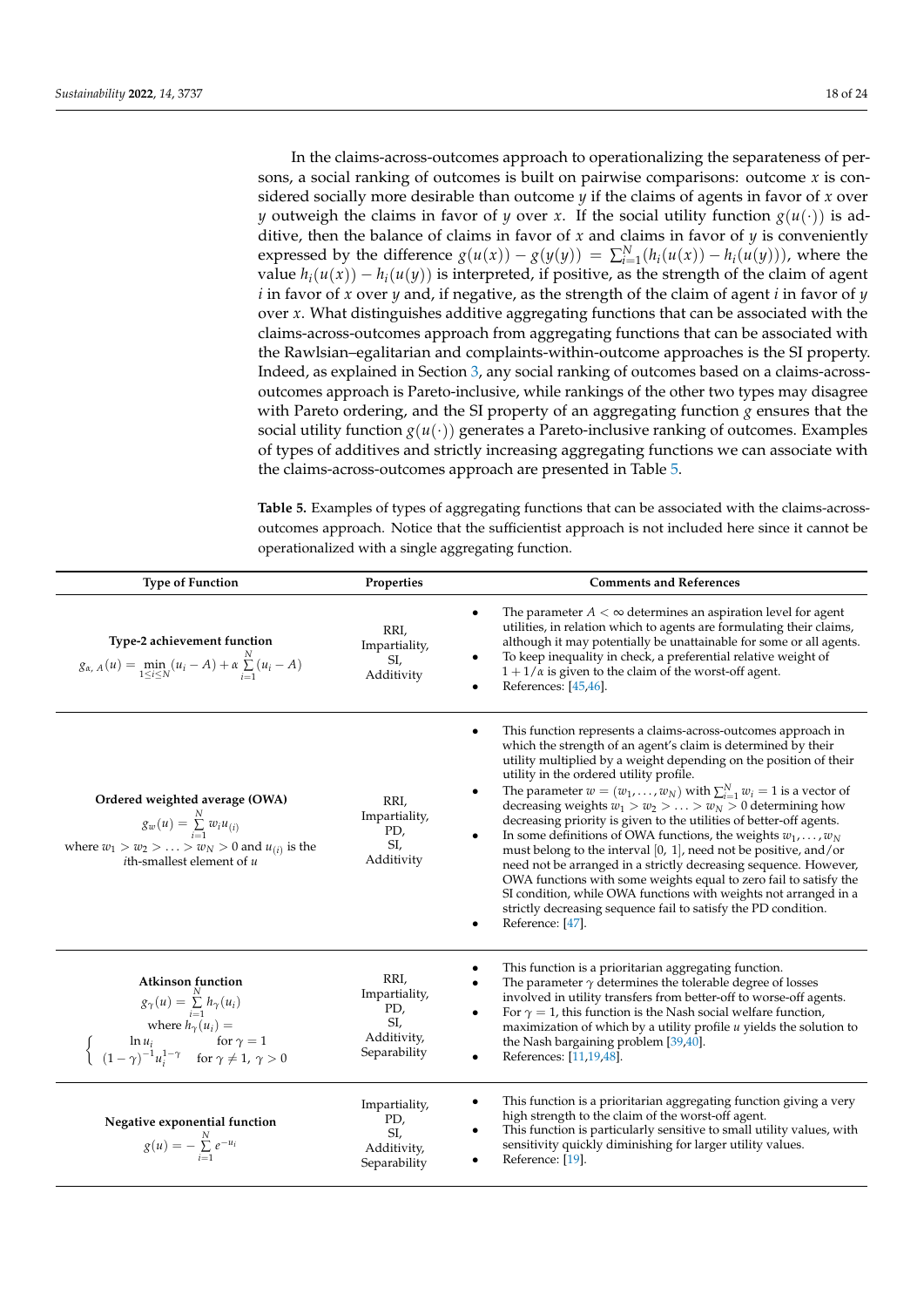As mentioned above, if a social utility function is of the additive form  $g(u(\cdot)) = \sum_{i=1}^{N} h_i(u(\cdot))$ , the strength of the claim of agent *i* in favor of *x* over *y* is given by the value  $h_i(u(x)) - h_i(u(y))$ , with negative values quantifying the strength of claims in the opposite direction. In this general form, the strength of agent *i*'s claim may depend not only on the utilities agent *i* attains in *x* and *y* but also on the utilities attained by other agents. For instance, when the social utility function is given by an OWA function (Table [5\)](#page-17-0), the strength of each agent's claim depends both on its utility in the considered outcome and on how well it fares relative to the other agents. This may lead to situations in which an agent has the same basis for two claims in favor of outcomes  $x$  and  $x$  over an alternative outcome  $y$ because  $u_i(x) = u_i(x')$  but in which the strengths of these two claims differ because of differences in the utilities attained by other agents in *x* and *x*<sup>*t*</sup>. Consequently, a ranking of outcomes generated by an additive social utility function in its general form may be shaped not only by the utilities of agents who make claims but also by social preferences for certain properties of outcomes considered to have intrinsic ethical value, e.g., equality of utility distribution.

Promoting values other than the utility of agents is, however, contrary to the premise of both the sufficientist and the prioritarian approaches to operationalizing the separateness of persons, namely that the strength of the claim of any agent should be a function of that agent's utility alone. Thus, any aggregating function we can associate with these two approaches must be separable. Indeed, if a social utility function is to be impartial, SI, and of additive form  $g(u(\cdot)) = \sum_{i=1}^{N} h_i(u_i(\cdot))$ , it follows that  $h_1 = \ldots = h_N = h$ , where *h* is a strictly increasing function.

The sufficientist ranking of outcomes is based on a two-tier system of primary and secondary claims defined in relation to a reference utility *C*, called the compassion threshold. Each agent is entitled to a primary claim for one of the alternative outcomes *x* and *y* over the other if, in at least one of these outcomes, the agent's utility falls below the compassion threshold *C*—and the farther below this threshold it falls, the stronger the agent's claim is considered to be. Thus, the strength of the primary claim of agent *i* for *x* over *y* is given by the difference  $h(\min(u_i(x), C)) - h(\min(u_i(y), C))$ , where  $h(\cdot)$  is a strictly increasing and strictly concave function. The total strength of primary claims of all agents for *x* over *y* is given by  $g_p(x) - g_p(y)$ , where  $g_p(\cdot) = \sum_{i=1}^{N} h(\min(u_i(\cdot), C))$  is the primary outcome score of separable form. In the sufficientist ranking, the outcome *x* is preferred over *y* if and only if  $g_p(x) > g_p(y)$ . When  $g_p(x) = g_p(y)$ , each agent with a utility above the compassion threshold is entitled to a secondary claim for resolving the tie. The strength of the secondary claim of agent *i* for *x* over *y* is given by the difference  $max(u_i(x), C) - max(u_i(y), C)$ , and the total strength of secondary claims for *x* over *y* is given by  $g_s(x) - g_s(y)$ , where  $g_s(\cdot) = \sum_{i=1}^{N} \max(u_i(\cdot), C)$  is the secondary outcome score. The tie is resolved in favor of *x* if and only if  $g_s(x) > g_s(y)$ , i.e., if *x* delivers a higher total utility than *y* to agents with utilities above the compassion threshold. To summarize, the sufficientist ranking of outcomes is generated not by a single social utility function but by a pair of separable outcome scores: the primary outcome score  $g_p(\cdot)$ , which is a type of prioritarian aggregating function (discussed below), applied to utility profiles truncated above the compassion threshold and the secondary outcome score  $g_s(\cdot)$ , which is the utilitarian aggregating function, applied to utility profiles truncated below the compassion threshold. Note that the primary outcome score  $g_p(\cdot)$  alone may not agree with the Pareto ranking for outcomes in which some agents attain utilities higher than the compassion threshold, but that in such cases the secondary outcome score  $g_s(\cdot)$  ensures the Pareto inclusiveness of the sufficientist ranking. Since the sufficientist ranking of outcomes cannot be operationalized with a single aggregating function (it requires two functions *g*<sup>p</sup> and *g*<sup>s</sup> to be applied in a lexicographic order), this approach is omitted from Figure [2](#page-13-0) and Table [5.](#page-17-0)

The core premise of the prioritarian ranking of outcomes is that improving the utilities of agents with low utilities is ethically more important than improving the utilities of agents with high utilities. Accordingly, in the prioritarian approach, the strength of the claim of agent *i* for an outcome *x* over an alternative outcome *y* is given by the difference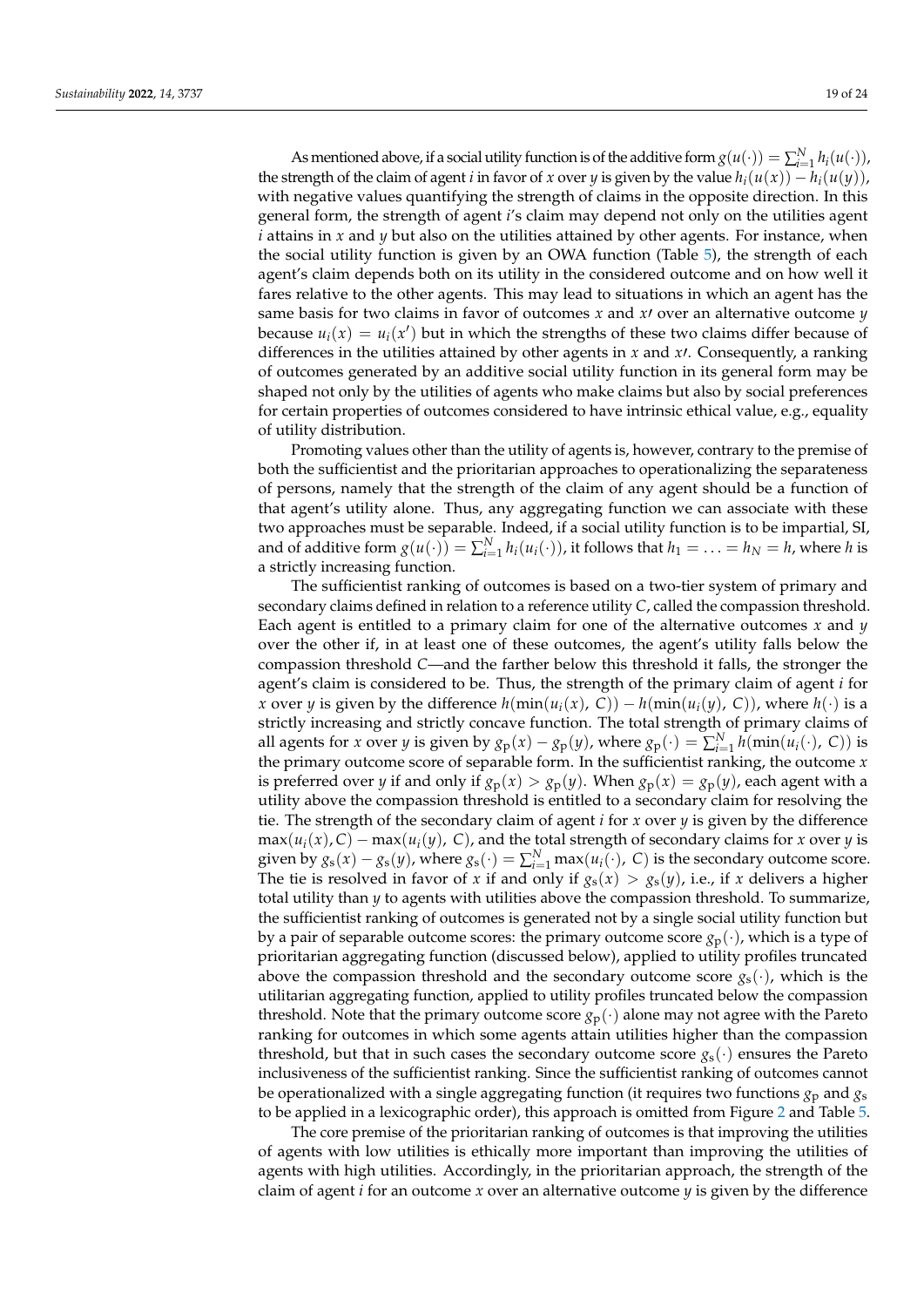$h(u_i(x)) - h(u_i(y))$ , where *h* is a strictly increasing and strictly concave function. Then, the total strength of claims among all agents  $i = 1, \ldots, N$  in favor of *x* over *y* can be expressed as  $\sum_{i=1}^{N} (h(u_i(x)) - h(u_i(y))) = g(u(x)) - g(u(y))$ , where  $g(u(\cdot)) = \sum_{i=1}^{N} h(u_i(\cdot))$ and negative values quantify the strength of claims in the opposite direction. Outcome *x* is preferred in the prioritarian ranking over outcome *y* if the total strength of claims for *x* outweigh the total strength of claims for *y*, i.e., if  $g(u(x)) > g(u(y))$ . Thus, we can associate a separable aggregating function  $g(u) = \sum_{i=1}^{N} h(u_i)$  with the prioritarian approach because it defines a social utility function  $g(u(\cdot)) = \sum_{i=1}^{N} h(u_i(\cdot))$  that generates a prioritarian ranking of outcomes.

The prioritarian aggregating function  $g(u) = \sum_{i=1}^{N} h(u_i)$  has several convenient properties that have important interpretations. As  $h(\cdot)$  is strictly increasing,  $g(\cdot)$  has the SI property, thus ensuring that the social utility function  $g(u(\cdot))$  generates a Pareto-inclusive ranking of outcomes. Moreover, the permutation invariance of  $g(\cdot)$  and the strict concavity of  $h(\cdot)$  imply that  $g(\cdot)$  is Schur-concave and thus has the PD property. Consequently, whenever it is possible to reduce the utility of a better-off agent by a given amount and transfer it to a worse-off agent without losses and without reversing the utility ranking of the agents involved in the transfer, the resultant utility profile is always preferred in the prioritarian ranking over the original utility profile. Such loss-free transfers are not always possible, e.g., due to the shape of the set of attainable utility profiles; thus, making the distribution of utility among agents more equal may come at the price of reducing total utility. The prioritarian ranking generated by the social utility function  $g(u(\cdot)) = \sum_{i=1}^{N} h(u_i(\cdot))$ allows specifying how much of total utility can be forfeited for attaining a higher equality of the utility distribution, or, conversely, how high an increase in inequality can be accepted for improving efficiency, i.e., total utility. Indeed, it can be shown that for any prioritarian aggregating function *g* there exists an inequality measure *I<sup>g</sup>* such that the ranking based on the following rule—outcome *x* is at least as socially preferred as outcome *y* if  $(1 - I_g(u(x))) \sum_{i=1}^N u_i(x) \ge (1 - I_g(u(y))) \sum_{i=1}^N u_i(y)$ —is equivalent to prioritarian ranking, which based on the following rule—*x* is socially at least as good as *y* if  $g(u(x)) \geq g(u(y))$  ([\[19\]](#page-22-14), p. 120).

If, in addition to the properties discussed above, the prioritarian aggregating function  $g(u) = \sum_{i=1}^{N} h(u_i)$  also has the RRI property, it can be shown that it then must belong to the class of so-called Atkinson functions, which are presented in Table  $5$  ([\[11\]](#page-22-7), p. 68). The shape parameter  $\gamma > 0$  of the Atkinson function  $g_{\gamma}$  can be interpreted as the "marginal rate of moral substitution", which quantifies the critical tolerable loss in transfers of utility from better-off to worse-off agents ([\[19\]](#page-22-14), p. 385). The parameter  $\gamma$  can thus also be understood to quantify the degree of "inequality aversion." Indeed, it can be shown that the ranking of outcomes generated by the social utility function  $g_\gamma(u(\cdot))$  is equivalent to the ranking generated by the social utility function  $(1 + I_\gamma(u(\cdot))) \sum_{i=1}^N u_i(\cdot)$ , where  $I_\gamma$  is the negative Atkinson inequality index (Table [1\)](#page-14-0) with the inequality aversion parameter *γ* ([\[19\]](#page-22-14), p. 121).

# <span id="page-19-0"></span>**5. Discussion**

In Section [2,](#page-4-0) we have made a case for IAMs being a convenient framework for exploring questions of fairness of climate mitigation and adaptation policies. In Section [3,](#page-6-0) we have described various approaches to building fairness-relevant social rankings of outcomes that can be used for this purpose. In Section [4,](#page-10-0) we have proposed specific types of aggregating functions that can be associated with those approaches. What remains to be considered is the practical feasibility of employing these aggregating functions as replacements for objective functions used in existing IAMs.

Typically, regionally explicit IAMs are set up to solve the problem of maximizing the sum of the present values of regional utilities over a certain time horizon *T*∆*t*. The time interval from 0 until *T*∆*t* is divided into a number of shorter time periods ∆*t*, e.g., with durations of 5 or 10 years, indexed by  $t = 1, \ldots, T$ . At the beginning of each period  $t$ , a decision  $d_t$  is made about the values of control variables represented in the model, which typically include determinants of consumption (affecting the utility of regions within period *t*) and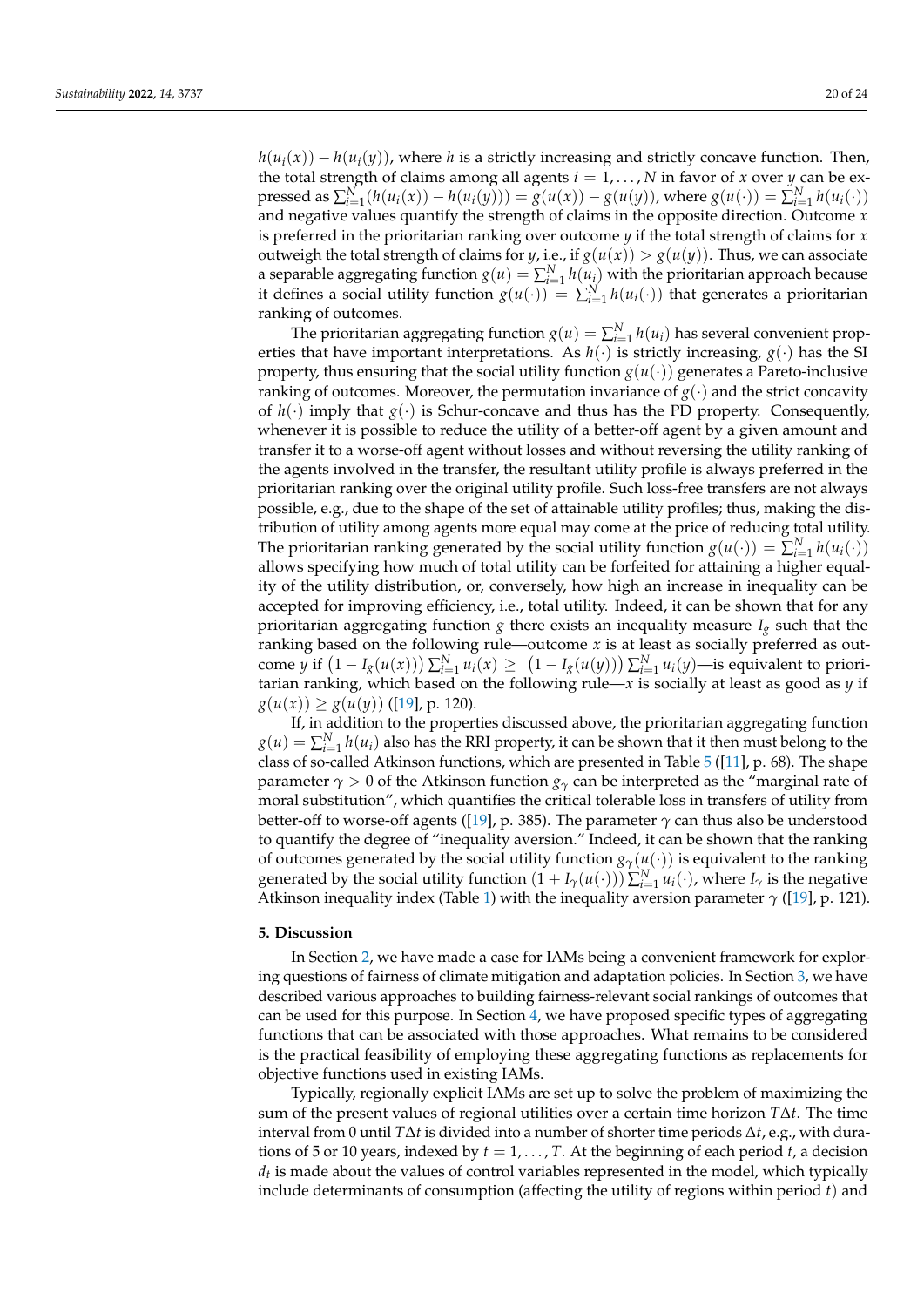savings (invested in capital stocks affecting the utility of regions at times after period *t*). Technically, this problem can be expressed as  $\max_{d_t, 1 \le t \le T} \sum_{t=1}^T \sum_{i=1}^N u_{i,t} R_t$  subject to certain constraints (representing, e.g., the availability of assets and/or the dynamics of capital accumulation and depreciation), where *ui*,*<sup>t</sup>* is the utility of region *i* in period *t* (affected by the vector of control variables  $d_t$  and state variables of the model in period  $t$ , with the latter typically including capital stocks and the level of global warming) and *R<sup>t</sup>* is a social discount factor.

This formulation, in which decisions *d<sup>t</sup>* are made with "perfect foresight" (i.e., taking into account actions planned for all future periods) can be found in IAMs such as RICE [\[14\]](#page-22-10) and AD-RICE [\[15\]](#page-22-11). There are also "myopic" IMAs (e.g., [\[49\]](#page-23-9)), in which decisions are optimized in the short term, planning for only a few periods ahead. In any case, maximizing the discounted sum of regional utilities within a certain time horizon requires optimal values of control variables to be chosen at once for all regions and for all periods. This computationally difficult problem is usually solved efficiently through the use of dynamic optimization techniques, which reformulate multi-period optimization problem in terms of a series of consecutive single-period optimization steps (see, e.g., [\[50\]](#page-23-10), Ch. 6). The same dynamic programming methods can be applied to solve maximization problems of the more general form  $\max_{d_t, 1 \le t \le T} \sum_{t=1}^T g(u_{1, t}, \ldots, u_{N, t}) R_t$ , provided the aggregation function *g* is strongly increasing and concave.

Consequently, for any Paretian–egalitarian or prioritarian aggregating function *g* (which must be permutation invariant, SI, and PD, and thus also concave; Figure [2\)](#page-13-0), existing IAMs can readily solve the problem  $\max_{d_t, 1 \le t \le T} \sum_{t=1}^T g(u_{1, t}, \ldots, u_{N, t}) R_t$ . The resulting optimal outcome—characterized by the utilities  $u_i$ <sup>*t*</sup> of all regions across all periods—is Pareto-optimal. Moreover, it can be presented as fair to each region in each period.

While intragenerational fairness across regions is determined by the aggregating function *g*, intergenerational fairness across periods is determined by the social discounting factor *R<sup>t</sup>* . Discounting the utilities of future generations does, however, raise numerous concerns from methodological, ethical, and intergenerational fairness perspectives [\[51\]](#page-23-11). The complex and hotly debated issue of intergenerational fairness is, in its full breadth, beyond the scope of this paper.

Nevertheless, the approaches to building social rankings of outcomes in IAMs and associated aggregating functions we have considered for addressing intragenerational outcome fairness across regions could conceivably be applied also for addressing intergenerational outcome fairness across periods. Such an application could help moving beyond the controversies involved in choosing and using specific social discount factors. One may, for instance, aggregate the utilities  $u_{i,t}$  attained by the regions  $i = 1, \dots, N$  in the periods  $t = 1, ..., T$  into a temporally aggregated utility  $U_i = g_i(u_{i,1}, ..., u_{i,T})$ , where  $g_i$  is a fairness-relevant nondecreasing aggregating function that is reflective of how the region *i* values the interests of its present and future inhabitants. This is a simple operation that does not involve changes to the setup of existing IAMs.

Finding an optimal policy resulting in a distribution of utility that is satisfactory from the perspectives of both interregional and intergenerational fairness may, however, require the optimization problem solved by the model to be redefined. In general, the problem can be formulated, using an appropriate fairness-relevant aggregating function *g*, as  $\max_{d_t, \ 1 \leq t \leq T} g(U_1, \dots, \ U_N)$  subject to the same model constraints as in the problem of maximizing the discounted sum of regional utilities solved in existing IAMs.

Depending on the form of the function *g*, to solve this new maximization problem, one may use either dynamic optimization methods already implemented in IAMs or other standard optimization algorithms that would take advantage of the fact that *g* is a concave scalar-valued function of a vector-valued argument—in this case, of a vector  $d = (d_1, \ldots, d_T)$  representing the concatenated decision vectors  $d_t$  for periods  $1 \le t \le T$ .

The choice of the specific method for solving the problem  $\max_{d_t, 1 \leq t \leq T} g(U_1, \ldots, U_N)$ depends on whether the fairness-relevant aggregating function *g* is strongly increasing or not. If *g* is strongly increasing, the profile of temporally aggregated utilities  $(U_1, \ldots, U_N)$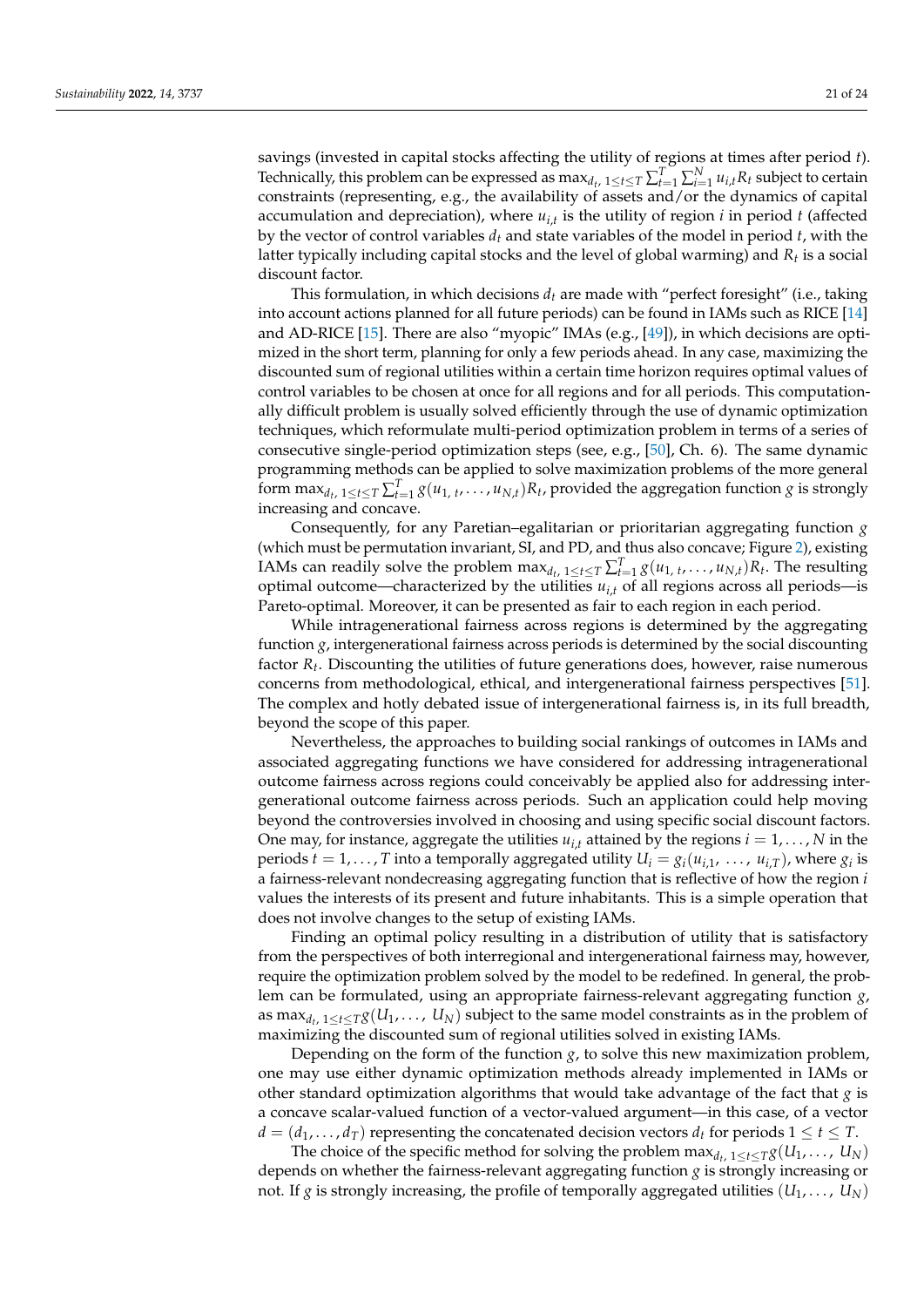that maximizes this function is Pareto-optimal, as required by both welfarist and fairness perspectives. If  $g$  is not strongly increasing, its maximization may result in an outcome that is not Pareto-optimal. In this case, to ensure Pareto optimality, *g* should be maximized only over the set of Pareto-optimal outcomes, i.e., over the Pareto front. In practice, it is rarely possible to describe the Pareto front analytically, but it can be efficiently mapped using multi-objective optimization techniques or genetic algorithms [\[46,](#page-23-6)[52\]](#page-23-12). Once the Pareto front is mapped by a sufficiently dense set of Pareto-optimal outcomes, *g* can be evaluated for each of them, and the outcome with the highest value of *g* can be picked as a Pareto-optimal solution to the problem  $\max_{d_t, 1 \leq t \leq T} g(U_1, \ldots, U_N)$ .

#### <span id="page-21-3"></span>**6. Conclusions**

In this paper, we have provided guidelines for using integrated assessment models (IAMs) as tools for identifying optimal climate change mitigation and adaptation policies that could be presented to multiple regions as fair. We have built a rationale for using the welfarist framework of IAMs for addressing questions of outcome fairness, and we have presented a theoretical framework of different utility-aggregation approaches for generating welfarist rankings of policy outcomes that could be presented to multiple regions as fair. Finally, we have discussed how these fairness-relevant approaches to selecting optimal policies can be operationalized within existing and future IAMs through the suitable choice of their objective function and have proposed a selection of aggregating functions that would be appropriate for this purpose.

Importantly, the optimal climate policies resulting from maximizing aggregating functions in an IAM can be presented as fair only to the regions represented in the model, and there is no guarantee that any of these policies would be unanimously accepted as fair by all regions. Nevertheless, application of various fairness-relevant aggregating functions as objective functions maximized within IAMs may improve our understanding of how fair climate policies look like and which policies cannot plausibly be contemplated as being fair in any sense. In future research, it will be promising to use fairness-relevant aggregating functions to better understand properties of "plausibly fair" Pareto-optimal outcomes of climate policies.

**Author Contributions:** Conceptualization and methodology: P.Z., U.D., Å.B., O.F. and E.R.; writing— ˙ original draft preparation: P.Z.; writing—review and editing: U.D., Å.B., O.F. and E.R.; visualization: ˙ P.Z., U.D.; supervision: U.D., Å.B., O.F. and E.R. All authors have read and agreed to the published version of the manuscript.

**Funding:** U.D. gratefully acknowledges funding from the European Union's Horizon 2020 research and innovation programme under grant agreement No 820989 for the project COMFORT "Our common future ocean in the Earth system—quantifying coupled cycles of carbon, oxygen, and nutrients for determining and achieving safe operating spaces with respect to tipping points" (the work reflects only the authors' view; the European Commission and their executive agency are not responsible for any use that may be made of the information the work contains.)

**Institutional Review Board Statement:** Not applicable.

**Informed Consent Statement:** Not applicable.

**Data Availability Statement:** Not applicable.

**Conflicts of Interest:** The authors declare no conflict of interest.

# **References**

- <span id="page-21-0"></span>1. UNFCCC. Adoption of the Paris Agreement. Document FCCC/CP/2015/L.9/Rev.1. 2015. Available online: [https://unfccc.int/](https://unfccc.int/resource/docs/2015/cop21/eng/l09r01.pdf) [resource/docs/2015/cop21/eng/l09r01.pdf](https://unfccc.int/resource/docs/2015/cop21/eng/l09r01.pdf) (accessed on 4 December 2021).
- <span id="page-21-1"></span>2. UNEP. *Emissions Gap Report 2021: The Heat Is On–A World of Climate Promises Not Yet Delivered*; United Nations Environment Programme: Nairobi, Kenya, 2021; ISBN 978-92-807-3890-2.
- <span id="page-21-2"></span>3. Grasso, M. A Normative Ethical Framework in Climate Change. *Clim. Change* **2007**, *81*, 223–246. [\[CrossRef\]](http://doi.org/10.1007/s10584-006-9158-7)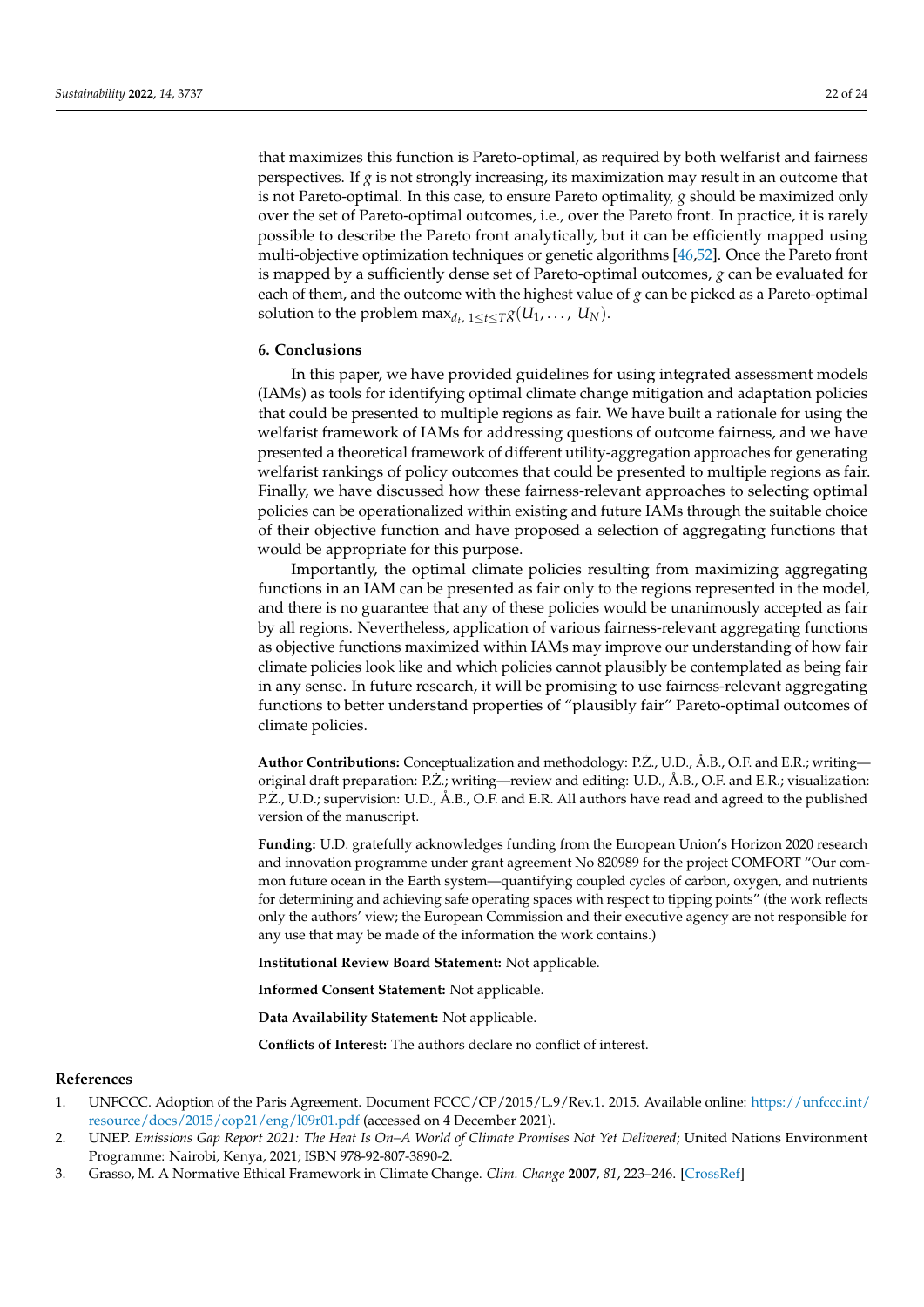- <span id="page-22-0"></span>4. Barrett, S.; Dannenberg, A. An Experimental Investigation into 'Pledge and Review' in Climate Negotiations. *Clim. Change* **2016**, *138*, 339–351. [\[CrossRef\]](http://doi.org/10.1007/s10584-016-1711-4)
- <span id="page-22-1"></span>5. Gosnell, G.; Tavoni, A. A Bargaining Experiment on Heterogeneity and Side Deals in Climate Negotiations. *Clim. Change* **2017**, *142*, 575–586. [\[CrossRef\]](http://doi.org/10.1007/s10584-017-1975-3) [\[PubMed\]](http://www.ncbi.nlm.nih.gov/pubmed/32055080)
- <span id="page-22-2"></span>6. Anderson, B.; Bernauer, T.; Balietti, S. Effects of Fairness Principles on Willingness to Pay for Climate Change Mitigation. *Clim. Change* **2017**, *142*, 447–461. [\[CrossRef\]](http://doi.org/10.1007/s10584-017-1959-3)
- <span id="page-22-3"></span>7. Klinsky, S.; Roberts, T.; Huq, S.; Okereke, C.; Newell, P.; Dauvergne, P.; O'Brien, K.; Schroeder, H.; Tschakert, P.; Clapp, J.; et al. Why Equity Is Fundamental in Climate Change Policy Research. *Glob. Environ. Change* **2017**, *44*, 170–173. [\[CrossRef\]](http://doi.org/10.1016/j.gloenvcha.2016.08.002)
- <span id="page-22-4"></span>8. Rawls, J. *A Theory of Justice*; Revised Edition; Belknap Press of Harvard University Press: Cambridge, MA, USA, 1999; ISBN 978-0-674-00077-3.
- <span id="page-22-5"></span>9. Sen, A. *Commodities and Capabilities*; Professor Dr. P. Hennipman Lectures in Economics; North-Holland: New York, NY, USA, 1985; ISBN 978-0-444-87730-7.
- <span id="page-22-6"></span>10. IPCC. *Climate Change 2014: Mitigation of Climate Change: Working Group III Contribution to the Fifth Assessment Report of the Intergovernmental Panel on Climate Change*; Edenhofer, O., Pichs-Madruga, R., Sokona, Y., Farahani, E., Kadner, S., Seyboth, K., Adler, A., Baum, I., Brunner, S., Eickemeier, P., et al., Eds.; Cambridge University Press: New York, NY, USA, 2014; ISBN 978-1-107-05821-7.
- <span id="page-22-7"></span>11. Moulin, H. *Fair Division and Collective Welfare*; MIT Press: Cambridge, MA, USA, 2003; ISBN 978-0-262-13423-1.
- <span id="page-22-8"></span>12. Underdal, A.; Wei, T. Distributive Fairness: A Mutual Recognition Approach. *Environ. Sci. Policy* **2015**, *51*, 35–44. [\[CrossRef\]](http://doi.org/10.1016/j.envsci.2015.03.009)
- <span id="page-22-9"></span>13. Weyant, J. Some Contributions of Integrated Assessment Models of Global Climate Change. *Rev. Environ. Econ. Policy* **2017**, *11*, 115–137. [\[CrossRef\]](http://doi.org/10.1093/reep/rew018)
- <span id="page-22-10"></span>14. Nordhaus, W.D. Economic Aspects of Global Warming in a Post-Copenhagen Environment. *Proc. Natl. Acad. Sci. USA* **2010**, *107*, 11721–11726. [\[CrossRef\]](http://doi.org/10.1073/pnas.1005985107)
- <span id="page-22-11"></span>15. de Bruin, K.C. Calibration of the AD-RICE 2012 Model (April 28, 2014). CERE Working Paper, 2014:3. Available online: <https://ssrn.com/abstract=2600006> (accessed on 6 March 2022).
- <span id="page-22-12"></span>16. Stanton, E.A.; Ackerman, F.; Kartha, S. Inside the Integrated Assessment Models: Four Issues in Climate Economics. *Clim. Dev.* **2009**, *1*, 166–184. [\[CrossRef\]](http://doi.org/10.3763/cdev.2009.0015)
- 17. Anthoff, D.; Tol, R.S.J. On International Equity Weights and National Decision Making on Climate Change. *J. Environ. Econ. Manage.* **2010**, *60*, 14–20. [\[CrossRef\]](http://doi.org/10.1016/j.jeem.2010.04.002)
- <span id="page-22-13"></span>18. Stanton, E.A. Negishi Welfare Weights in Integrated Assessment Models: The Mathematics of Global Inequality. *Clim. Change* **2011**, *107*, 417–432. [\[CrossRef\]](http://doi.org/10.1007/s10584-010-9967-6)
- <span id="page-22-14"></span>19. Adler, M.D. *Well-Being and Fair Distribution: Beyond Cost-Benefit Analysis*; Oxford University Press: New York, NY, USA, 2012; ISBN 978-0-19-538499-4.
- <span id="page-22-15"></span>20. Messner, S.; Schrattenholzer, L. MESSAGE–MACRO: Linking an Energy Supply Model with a Macroeconomic Module and Solving It Iteratively. *Energy* **2000**, *25*, 267–282. [\[CrossRef\]](http://doi.org/10.1016/S0360-5442(99)00063-8)
- <span id="page-22-16"></span>21. MACRO Core Formulation. Available online: [https://docs.messageix.org/en/stable/model/MACRO/macro\\_core.html](https://docs.messageix.org/en/stable/model/MACRO/macro_core.html) (accessed on 4 December 2021).
- <span id="page-22-17"></span>22. Robiou du Pont, Y.; Jeffery, M.L.; Gütschow, J.; Rogelj, J.; Christoff, P.; Meinshausen, M. Equitable Mitigation to Achieve the Paris Agreement Goals. *Nature Clim Change* **2017**, *7*, 38–43. [\[CrossRef\]](http://doi.org/10.1038/nclimate3186)
- <span id="page-22-18"></span>23. Meinshausen, M.; Jeffery, L.; Guetschow, J.; Robiou du Pont, Y.; Rogelj, J.; Schaeffer, M.; Höhne, N.; den Elzen, M.; Oberthür, S.; Meinshausen, N. National Post-2020 Greenhouse Gas Targets and Diversity-Aware Leadership. *Nat. Clim. Change* **2015**, *5*, 1098–1106. [\[CrossRef\]](http://doi.org/10.1038/nclimate2826)
- <span id="page-22-19"></span>24. Consequentialism. Available online: <https://plato.stanford.edu/entries/consequentialism/> (accessed on 4 December 2021).
- <span id="page-22-21"></span><span id="page-22-20"></span>25. Adler, M.D. *Measuring Social Welfare: An Introduction*; Oxford University Press: New York, NY, USA, 2019; ISBN 978-0-19-064302-7. 26. Sen, A. *Collective Choice and Social Welfare*; Advanced Textbooks in Economics; North-Holland: New York, NY, USA, 1984;
- Volume 11, ISBN 978-0-444-85127-7.
- <span id="page-22-22"></span>27. Young, H.P. *Equity: In Theory and Practice*; Princeton University Press: Princeton, NJ, USA, 1995; ISBN 978-0-691-04464-4.
- <span id="page-22-23"></span>28. Holtug, N. Theories of Value Aggregation: Utilitarianism, Egalitarianism, Prioritarianism. In *The Oxford Handbook of Value Theory*; Hirose, I., Olson, J., Eds.; Oxford University Press: New York, NY, USA, 2015; pp. 267–284. ISBN 978-0-19-995930-3.
- <span id="page-22-24"></span>29. Ogryczak, W. Multicriteria Models for Fair Resource Allocation. *Control Cybern.* **2007**, *36*, 303–332.
- <span id="page-22-25"></span>30. Temkin, L.S. *Inequality*; Oxford University Press: New York, NY, USA, 1993; ISBN 978-0-19-507860-2.
- <span id="page-22-26"></span>31. Nagel, T. *Mortal Questions*; Cambridge University Press: Cambridge, UK; New York, NY, USA, 1979; ISBN 978-0-521-22360-7.
- <span id="page-22-27"></span>32. Frankfurt, H. Equality as a Moral Ideal. *Ethics* **1987**, *98*, 21–43. [\[CrossRef\]](http://doi.org/10.1086/292913)
- <span id="page-22-28"></span>33. Crisp, R. Equality, Priority, and Compassion. *Ethics* **2003**, *113*, 745–763. [\[CrossRef\]](http://doi.org/10.1086/373954)
- <span id="page-22-29"></span>34. Parfit, D. Equality and Priority. *Ratio* **1997**, *10*, 202–221. [\[CrossRef\]](http://doi.org/10.1111/1467-9329.00041)
- <span id="page-22-30"></span>35. Goel, A.; Meyerson, A.; Weber, T.A. Fair Welfare Maximization. *Econ. Theory* **2009**, *41*, 465–494. [\[CrossRef\]](http://doi.org/10.1007/s00199-008-0406-0)
- <span id="page-22-31"></span>36. Gini, C. On the Measure of Concentration with Special Reference to Income and Statistics. *Colo. Coll. Publ. Gen. Ser.* **1936**, *208*, 73–79.
- <span id="page-22-32"></span>37. Shorrocks, A.F. The Class of Additively Decomposable Inequality Measures. *Econometrica* **1980**, *48*, 613–625. [\[CrossRef\]](http://doi.org/10.2307/1913126)
- <span id="page-22-33"></span>38. Atkinson, A.B. On the Measurement of Inequality. *J. Econ. Theory* **1970**, *2*, 244–263. [\[CrossRef\]](http://doi.org/10.1016/0022-0531(70)90039-6)
- <span id="page-22-34"></span>39. Nash, J.F. The Bargaining Problem. *Econometrica* **1950**, *18*, 155–162. [\[CrossRef\]](http://doi.org/10.2307/1907266)